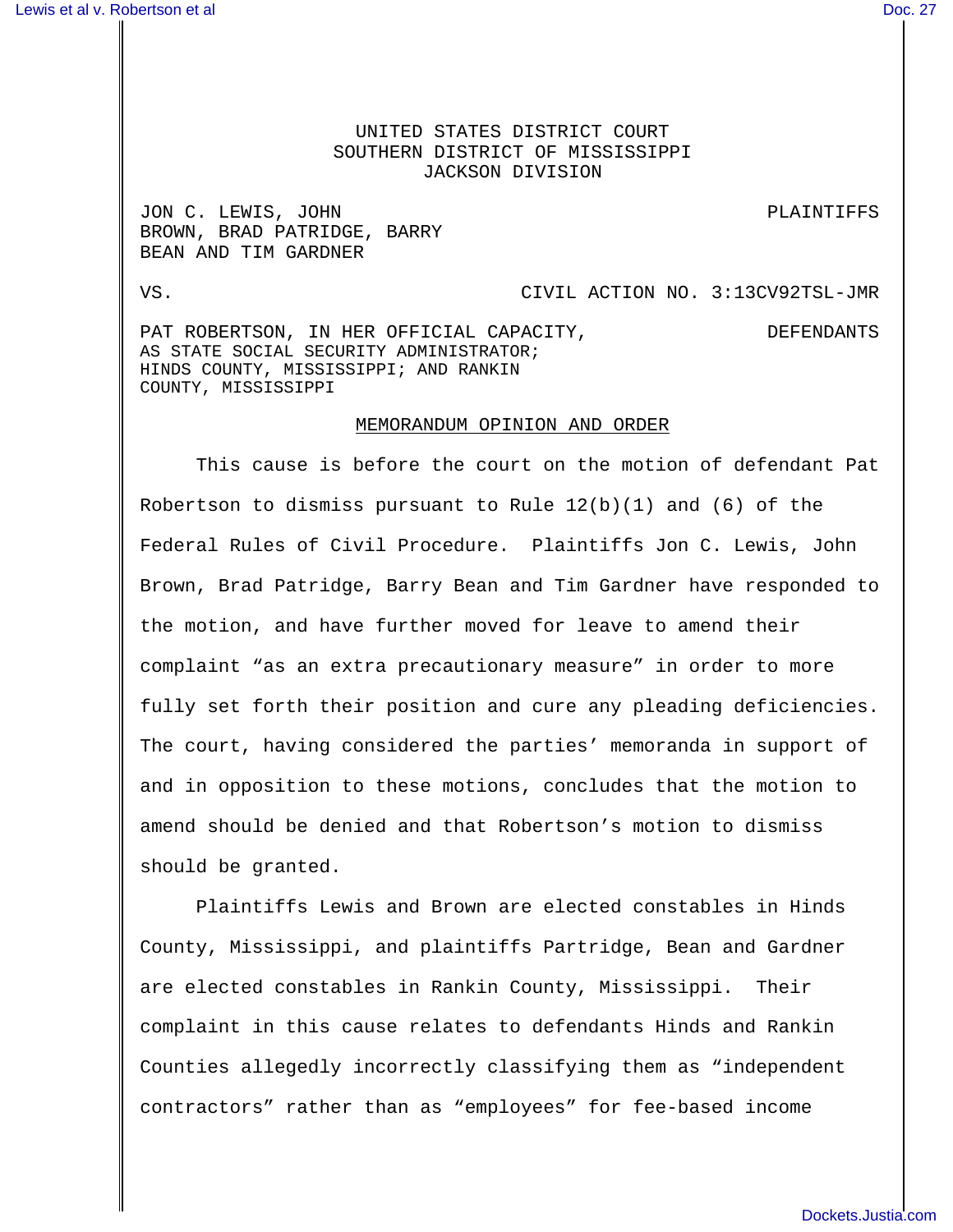plaintiffs receive for services they render to members of the public. They complain that as a result of this improper classification, they have suffered and continue to suffer adverse tax consequences. In addition to suing Hinds and Rankin Counties, plaintiffs have named as a defendant Pat Robertson, in her official capacity as State Social Security Administrator. In her motion to dismiss, Robertson argues that plaintiffs lack standing to pursue any claim against her as the relief they seek is beyond the scope of her responsibilities or duties as State Social Security Administrator, and further that the injunctive relief they seek against her does not fall within the Ex Parte Young exception to Eleventh Amendment immunity since plaintiffs have not identified any ongoing violation of federal law by Robertson. In the court's opinion, Robertson is correct on both points.

Under Mississippi law, constables derive their income from two sources: a direct payment of \$1,800 from their respective counties, see Miss. Code Ann. §  $25-7-27(1)(f)^1$ , and fees received from the public which pass through the county treasury, § 25-7-  $27(1)(a-e).<sup>2</sup>$  According to the complaint, while Hinds County and

That provision states that constables are to receive \$1,800 annually, payable out of the county treasury, "[f]or serving all warrants and other process and attending all trials in state cases...." Miss. Code Ann. § 25-7-27(1)(f).

<sup>2</sup> Mississippi Code Annotated § 19-19-5(1) sets forth a list of constables' duties and responsibilities within their counties, including serving process, serving warrants,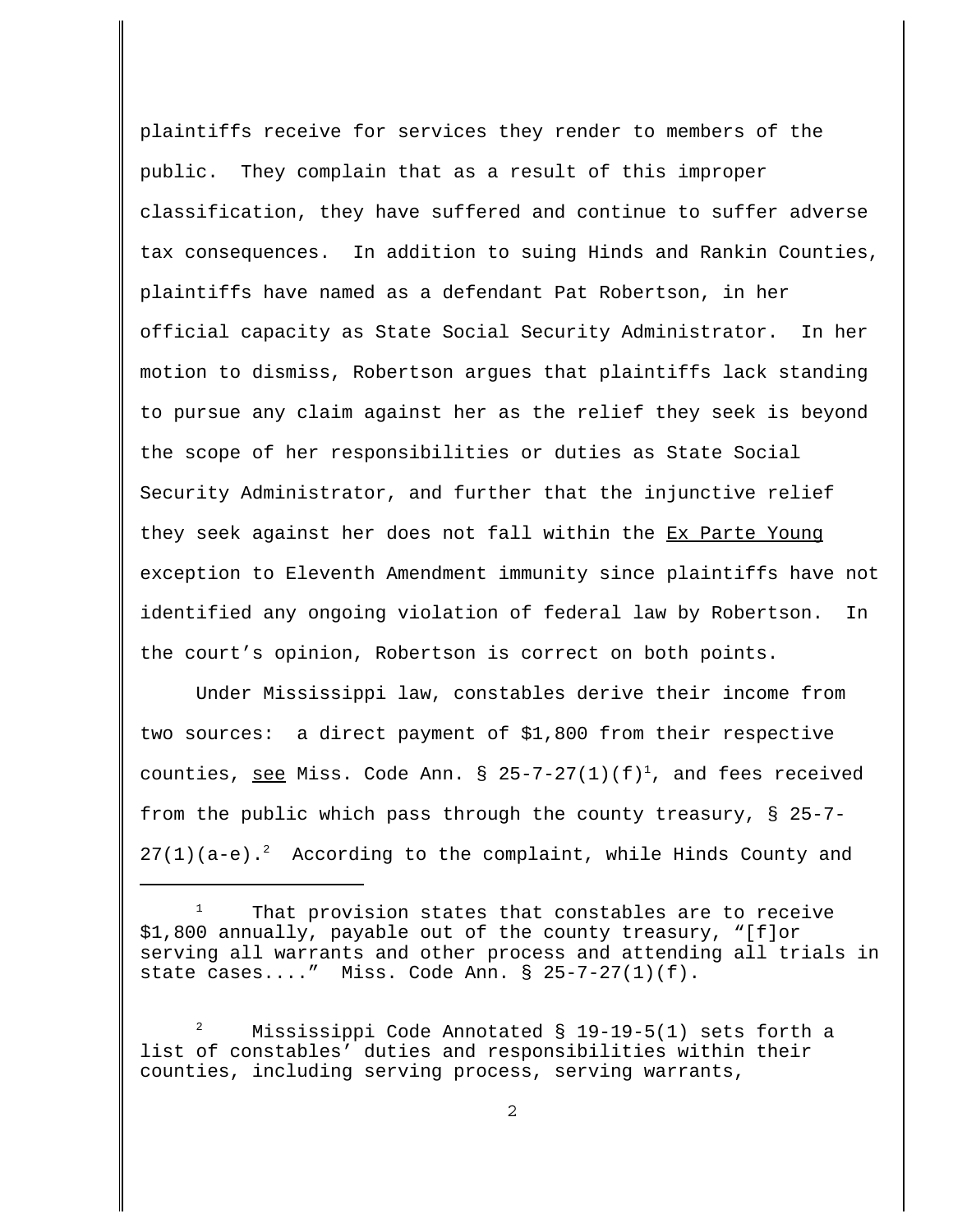Rankin County classify plaintiffs as county employees for purposes of the \$1,800 direct payment and issue plaintiffs a Form W-2 for this income, they treat plaintiffs as self-employed and issue a Form 1099-MISC for purposes of plaintiffs' fee-based income. Plaintiffs contend that their fee-based income meets the definition of "wages" under the Federal Insurance Contributions Act (FICA), 26 U.S.C. § 3103 et seq., and the Internal Revenue Code, 26 U.S.C.  $\S$  1 et seq.,<sup>3</sup> and that Hinds and Rankin Counties' failure to report this income as "wages" and instead classifying plaintiffs as independent contractors and issuing them 1099-MISCs for this income, $4$  has resulted in an increased tax burden on them.

transporting criminal defendants, serving as bailiff and collecting delinquent criminal fines. Section 25-7-27 lists the fees constables are entitled to receive for these services, which fees are to be paid "out of the county treasury."

<sup>3</sup> Social Security payroll taxes are collected under the authority of the Federal Insurance Contributions Act (FICA), 26 U.S.C. § 3103 et seq. FICA (which is included in the Internal Revenue Code) requires employees and employers to pay Social Security taxes on all "wages" employees receive, 26 U.S.C. §§ 3101(a), 3111(a), and defines "wages" to include "all remuneration for employment," § 3121(a). FICA defines "employment" as "any service ... performed ... by an employee for the person employing him," § 3121(b).

For purposes of income taxes, the Internal Revenue Code similarly defines "wages" as "all remuneration (other than fees paid to a public official) for services performed by an employee for his employer, including the cash value of all remuneration (including benefits) paid in any medium other than cash...." 26 U.S.C. § 3401.

Whereas a  $W-2$  is issued for an employee's "wages," a Form 1099–MISC reflects that the payer treats the recipient "as a self-employed worker, also referred to as an independent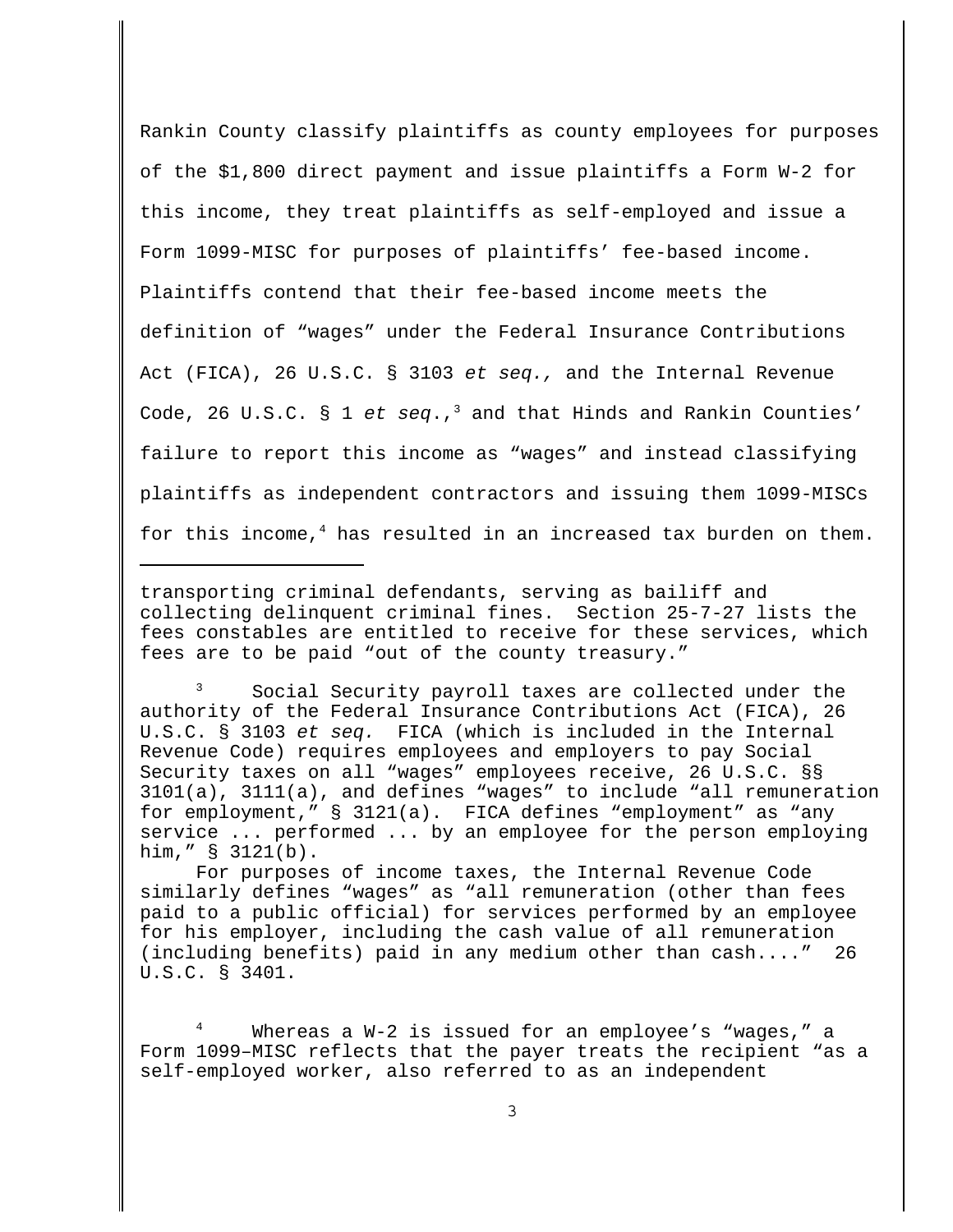A basic understanding of FICA, and its applicability to State and local government employees, is needed to place plaintiffs' claims in context. FICA is a taxing statute, designed to fund the government's overall obligations in the areas of old-age, disability, survivors, and Medicare insurance. Salazar v. Brown, 940 F. Supp. 160, 163 (W.D. Mich. 1996). In Salazar, the court explained that

[FICA] is but one part of the immensely complicated and interrelated system of statutes and regulations that make up the federal social welfare program. The Social Security Act, 42 U.S.C. §§ 401, et seq., establishes a federal insurance scheme for the benefit of the aged, blind and disabled and their dependents. FICA is one of the taxing statutes designed to fund the program set up by the Social Security Act. Pursuant to the requirements of FICA, employees and their employers are liable for certain employment taxes to support the Social Security and the Medicare systems....

940 F. Supp. at 162–163.

[T]he FICA tax consists of two components: a tax to fund "[o]ld age, survivors, and disability insurance" (commonly known as Social Security) and a tax to fund "hospital insurance," (commonly known as Medicare). 26 U.S.C. § 3101(a); id. § 3101(b)(1); see United States v. Cleveland Indians Baseball Co., 532 U.S. 200, 205, 121 S. Ct. 1433, 149 L. Ed.2d 401 (2001). Both components of the tax are imposed only on "wages" received by a taxpayer "with respect to employment." 26 U.S.C. §  $3101(a)$ ; id. §  $3101(b)(1)$ . The Code defines "wages" for this purpose as "all remuneration for employment,

contractor," and "has determined that an employer-employee relationship does not exist." Lewis v. ASAP Land Express, Inc., 554 F. Supp. 2d 1217, 1221 (D. Kan. 2008) (citing Frequently Asked Tax Questions And Answers, http://www.irs.gov/faqs/faq-kw 5.html (last visited Mar. 18, 2008)).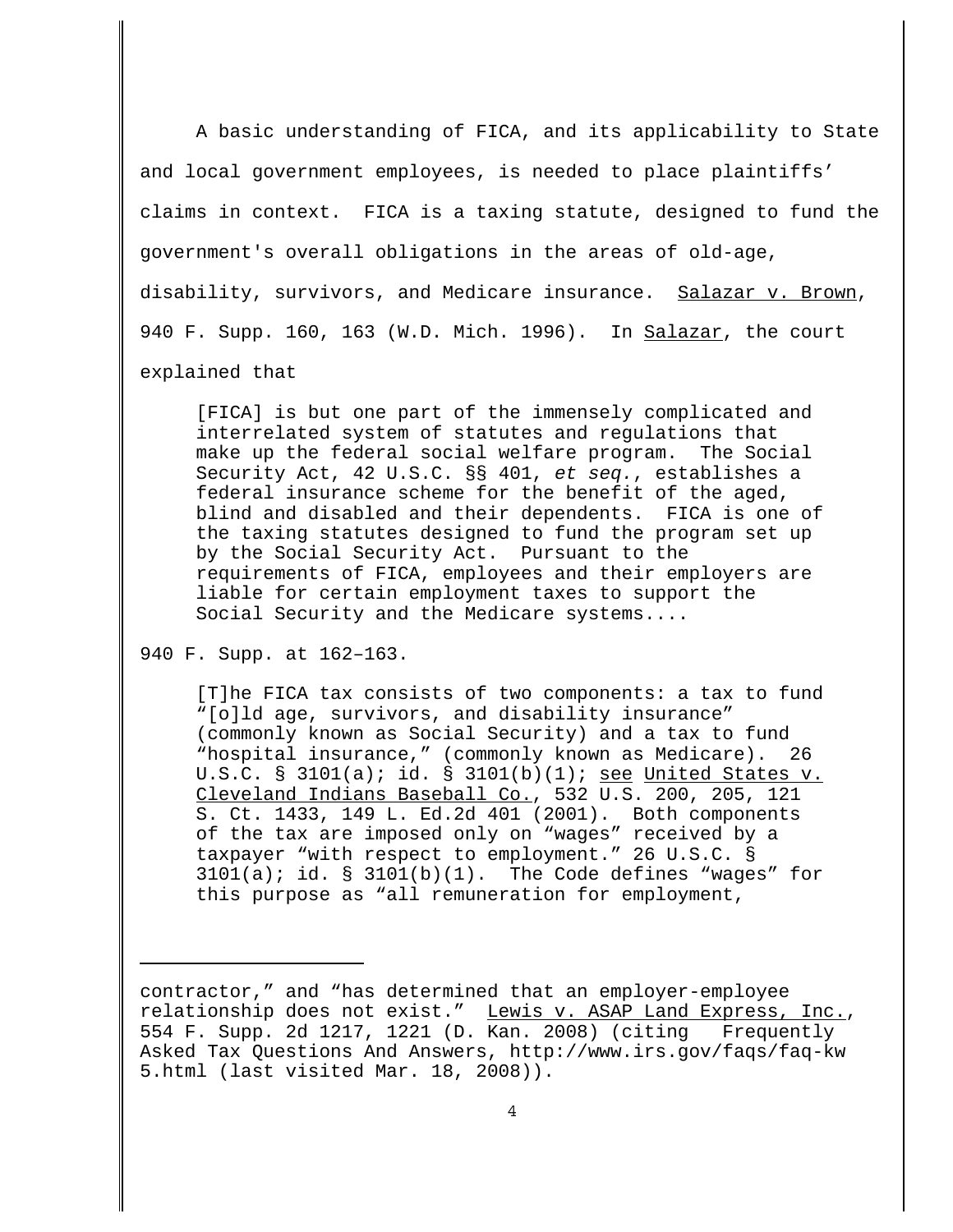including the cash value of all remuneration (including benefits) paid in any medium other than cash." Id.  $$3121(a).$ 

Gerstenbluth v. Credit Suisse Securities (USA) LLC, Docket No. 12–4125–cv, 2013 WL 4516660, 2 (2d Cir. 2013). The Tenth Circuit has summarized the FICA tax scheme, as it applies to employees, as

follows:

The federal Social Security and Medicare systems are funded by excise taxes, separate and distinct from federal income taxes, imposed on employees, employers, and self-employed individuals. See 26 U.S.C. §§ 1401, 3101, 3111. In the case of employees and employers, FICA imposes the excise tax on the "wages" paid by an employer to an employee with respect to "employment." See 26 U.S.C. § 3101(a)-(b), § 3111(a)-(b). FICA taxes are paid in equal shares by employer and employee. See id. In general, all payments of remuneration by an employer for services performed by an employee are subject to FICA taxes, unless the payments are specifically excepted from the term "wages," or the services are specifically excepted from the term "employment."

Public Employees' Retirement Bd. v. Shalala, 153 F.3d 1160, 1161

 $(10<sup>th</sup> Cir. 1998)$ . Thus, the employer is required to withhold and remit the employee tax and to remit an equal amount as an employer excise tax on the covered wages of all persons who qualify as "employees," as that term is defined by FICA.

While wages paid to employees are subject to FICA taxes which must be paid by the employer, independent contractors are not subject to the FICA tax but are instead covered by the Self-Employment Contributions Act (SECA), 26 U.S.C. §§ 1401 et seq., which requires that they pay self-employment taxes on their income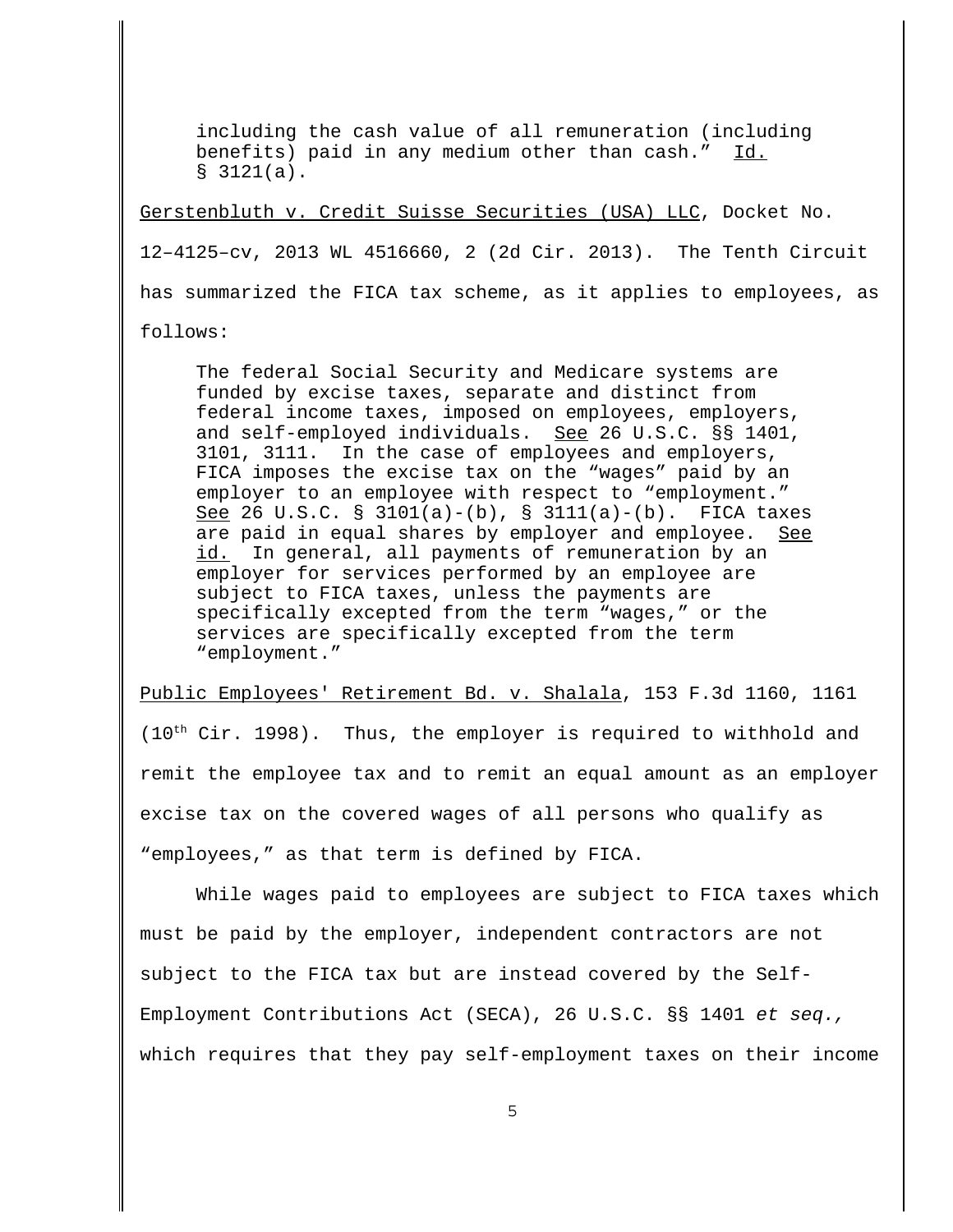to cover their own Social Security and Medicare costs. Gifford v. Meda, No. 09–cv–13486, 2010 WL 1875096, 11 (E.D. Mich. May 10, 2010). "The SECA tax is a different tax from the FICA tax, though the SECA tax contains the same two components as the FICA tax. The SECA rate is equal to the sum of the employer and employee tax rates under FICA." Jones v. C.I.R., No. 18719–05, 2007 WL 2417271, 2 (U.S. Tax Ct. Aug. 27, 2007).<sup>5</sup> Thus, in effect, a self-employed person pays both the employer and employee portions of the tax (but only on his net income from self-employment). United States v. Bailey, 789 F. Supp. 788, 805 (N.D. Tex. 1992) (citing 26 U.S.C. §§ 1401(a), 1402). See also Umland v. PLANCO Financial Servs., Inc., 542 F.3d 59, 61 (3d Cir. 2008) (explaining that SECA imposes the equivalent of the sum of the employee and employer FICA taxes for employees); Walker v. United States, 202 F.3d 1290, 1291 (10<sup>th</sup> Cir. 2000) (explaining that the SECA tax "is designed to finance social security benefits paid to self-employed individuals," and complements the FICA tax imposed pursuant to 26 U.S.C. §§ 3101(a) and 3121(a) on wages earned by an employee)

<sup>5</sup> Section 1401(a) "impose[s] for each taxable year, on the self-employment income of every individual, [an old-age, survivors, and disability insurance] tax equal to" 12.4 percent during taxable years beginning after December 31, 1989. 26 U.S.C. § 1401(a). Section 1401(b) "impose[s] for each taxable year, on the self-employment income of every individual, a [hospital insurance] tax equal to" 2.9 percent during taxable years beginning after December 31, 1985. Id.  $\S$  1401(b). The sum of these two taxes yields a total self-employment tax of 15.3 percent.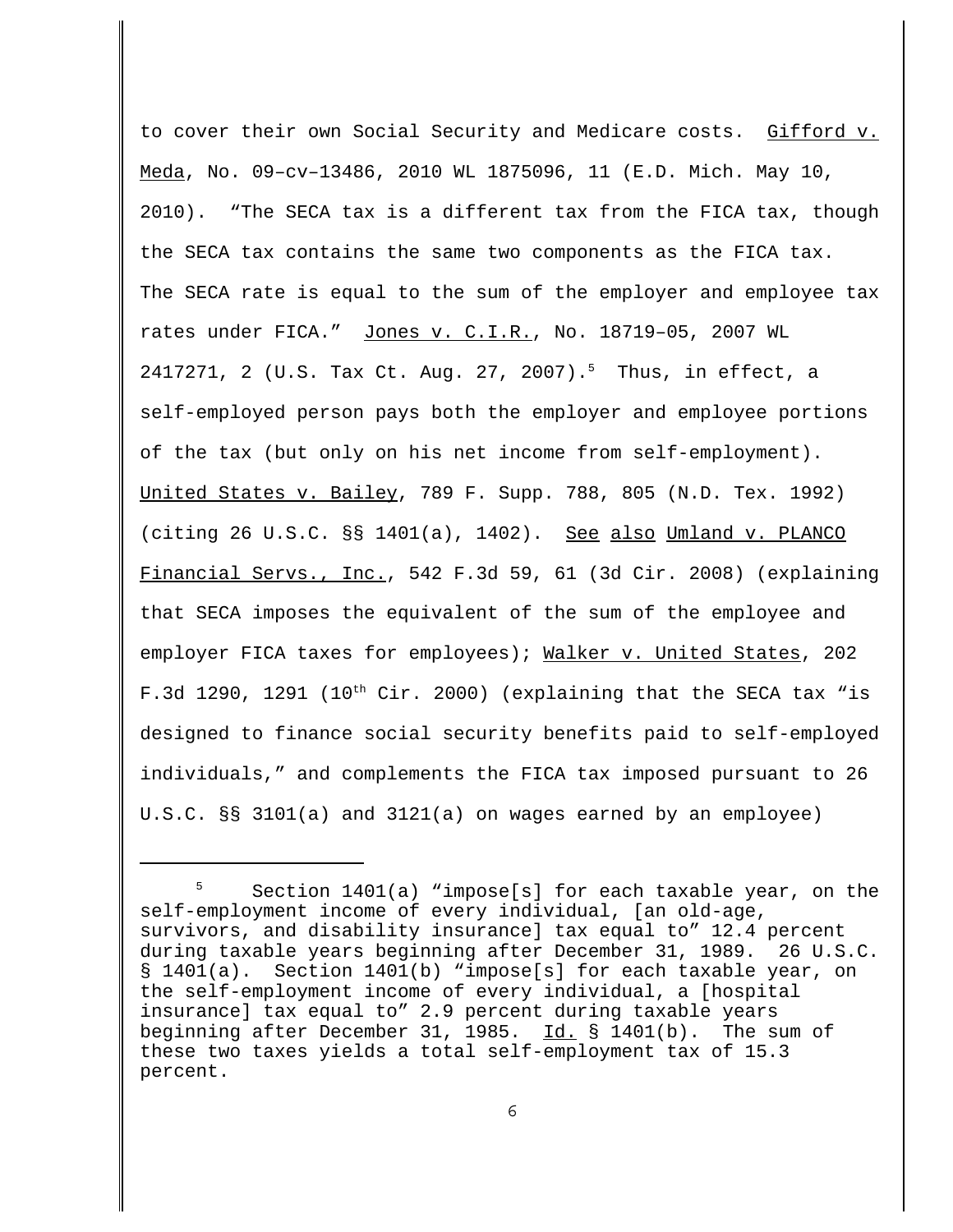(quoting Schelble v. Comm'r, 130 F.3d 1388, 1391 (10th Cir. 1997)).

When the Social Security Act was originally enacted in the 1930s, state and local government employees were excluded from Social Security coverage because there was a question as to whether Congress could constitutionally compel the States and their political subdivisions to include their employees in the Social Security system. Bowen v. Public Agencies Opposed To Social Sec. Entrapment, 477 U.S. 41, 44, 106 S. Ct. 2390, 91 L. Ed. 2d 35 (1986). However, since many governmental employees did not have their own retirement system, the Social Security Act was amended in 1950 to add Section 218, codified at 42 U.S.C. § 418, which allowed States and local governments to enter into agreements with the Social Security Administration (SSA) to voluntarily extend Social Security coverage to designated state and local government employees who were not covered by a retirement system.<sup>6</sup> In 1954, the Act was amended to allow States

<sup>&</sup>lt;sup>6</sup> The Court in Bowen explained: Section 418 authorizes voluntary participation by States in the Social Security System. Under § 418(a), States may obtain coverage for their employees and employees of their political subdivisions, enrolling all or only specified "coverage groups" of workers. 42 U.S.C. § 418(a)(1) (1982 ed., Supp. II); see § 418(b)(5) (defining coverage group). States enter the System by executing "an agreement" (§ 418 Areement) with the Secretary of Health and Human Services (Secretary). While § 418 gives States some authority over the content of the Agreements, i.e., States may identify the covered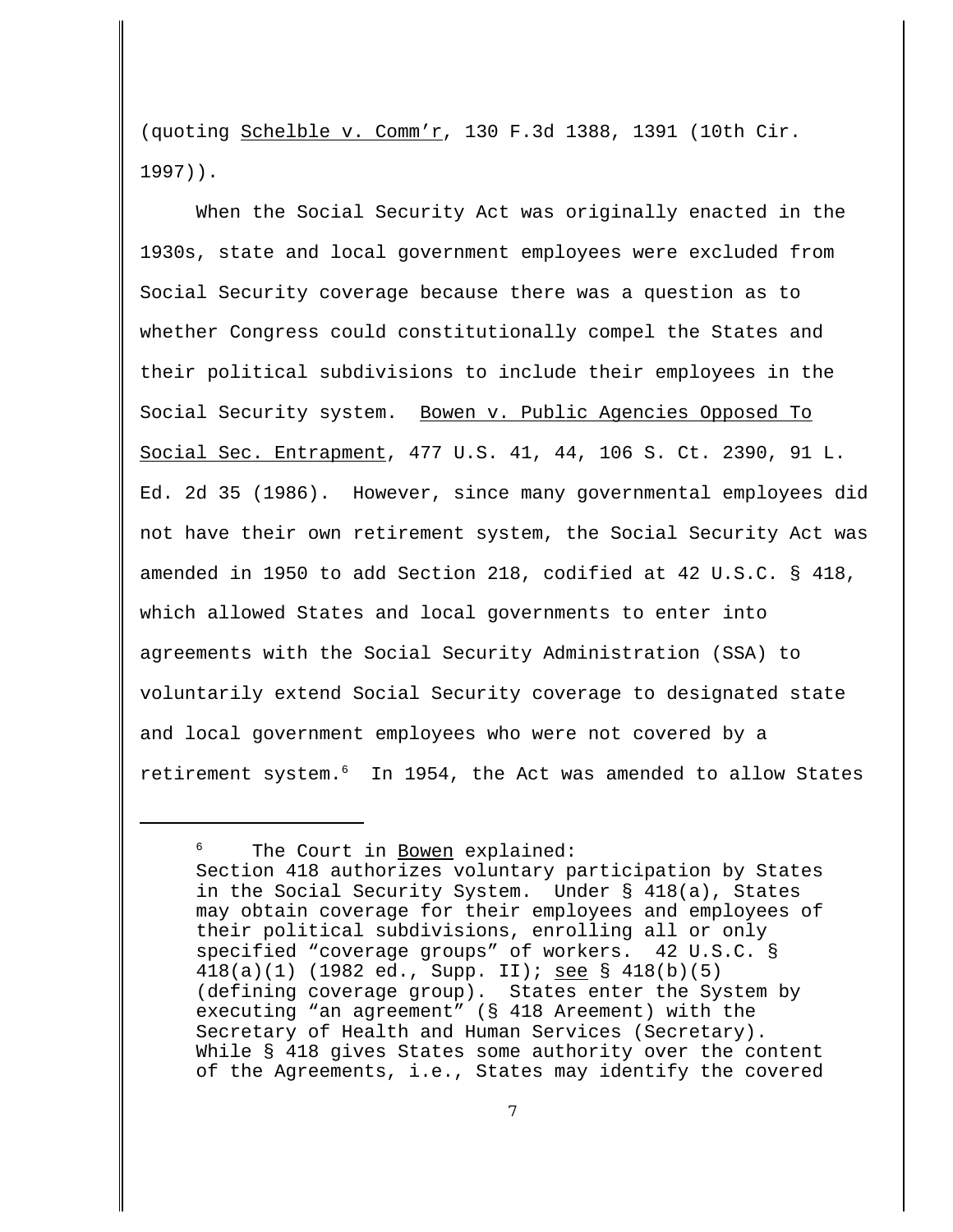to extend coverage even to public employees who were covered by a public retirement system, if the employees voted to have coverage.

In 1986, Medicare coverage became mandatory for all State and local government employees hired or rehired after March 31, 1986, whether or not such employees were covered by a Section 218 Agreement.<sup>7</sup> And beginning July 2, 1991, Social Security and Medicare coverage became mandatory for all State and local government employees who are not members of a public retirement system and who are not covered under a Section 218 agreement.

Therefore, even where a 218 Agreement between a state or local government and the Social Security Administration does not cover services performed by an employee of the governmental unit, such employees are still generally entitled to full coverage under the Social Security Act, i.e., Social Security and Medicare coverage, and subject to compliance with FICA if the employee is not a member of the governmental entity's retirement system. 26 U.S.C. § 3121(b)(7)(F); 20 C.F.R. § 404.1020.<sup>8</sup> In contrast to

employees, the provisions of a § 418 Agreement are required to be "not inconsistent with the provisions of"  $\S$  418.  $\S$  418(a)(1). Bowen v. Public Agencies Opposed To Social Sec. Entrapment, 477 U.S. 41, 45, 106 S. Ct. 2390, 91 L. Ed. 2d 35 (1986).

All but one of the plaintiffs, Brown, was hired after March 31, 1986.

<sup>8</sup> A public retirement system is defined as "any pension, annuity, retirement or similar fund or system that is maintained by a state, political subdivision or instrumentality thereof" that provides a retirement benefit comparable to the benefit provided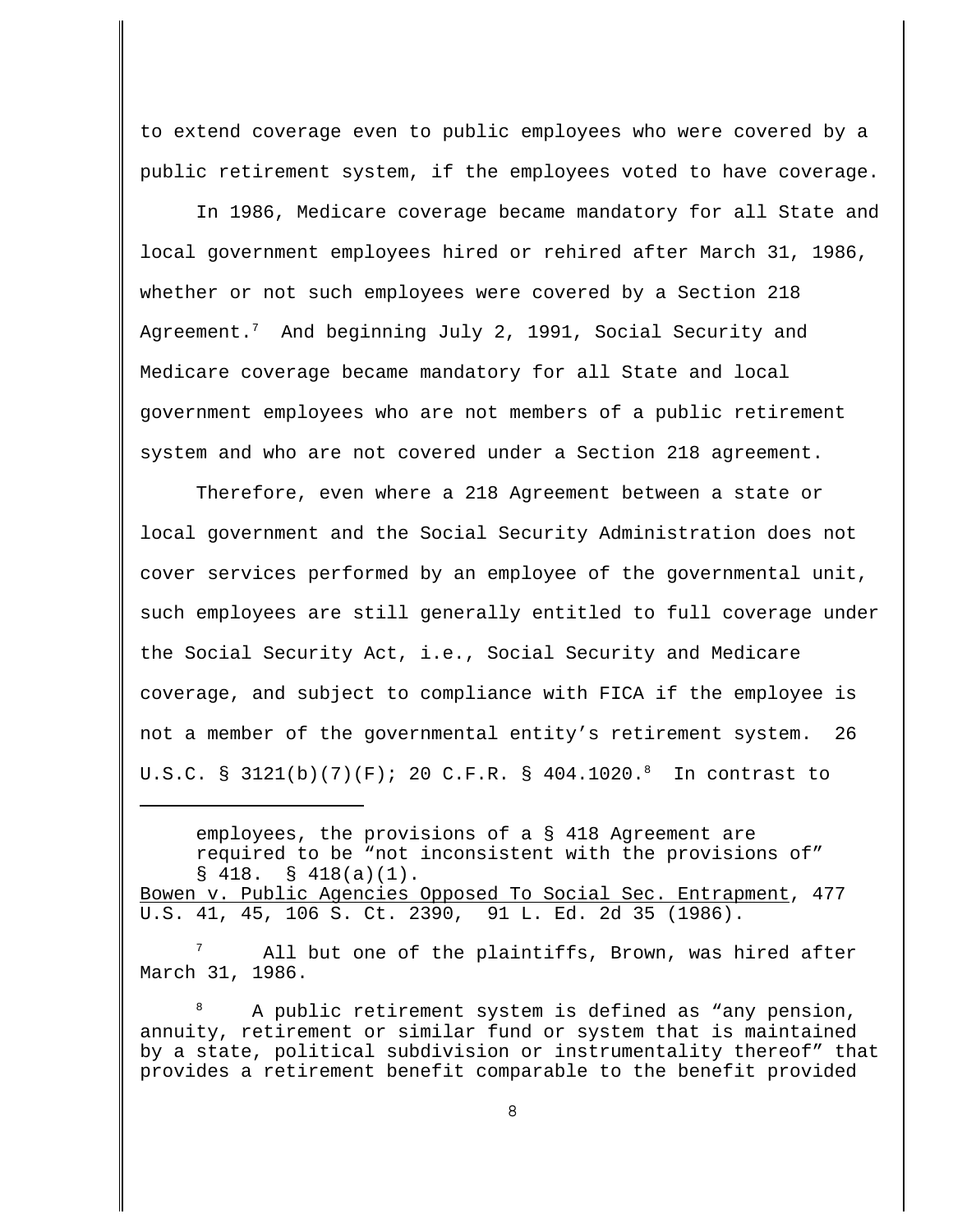Social Security coverage, Medicare coverage extends to all employees, including State and local government employees, whether or not such employees are covered by a Section 218 Agreement and whether or not part of a public retirement system. Thus, employees of a state or local government who are not covered by a 218 Agreement but who are members of a public retirement system, are not covered by Social Security but they are entitled to Medicare coverage.

Here, although both Hinds County and Rankin County have executed Section 218 Agreements, each county specifically elected to exclude constables from the Agreement and subsequent coverage of Social Security by way of "Order(s) Excluding Justices of the Peace and Constables from Social Security coverage through the Public Employees' Retirement System of Mississippi." Furthermore, as plaintiffs, with regard to their fee-derived income, are regarded by their respective counties as independent contractors and not employees, the counties are not remitting to the IRS the employers' portion of the FICA tax to cover Medicare. Instead, these plaintiffs are paying what equates to the employer and employee portion of the Medicare tax via the SECA tax.

The gravamen of plaintiffs' complaint in this case is that, with respect to their fee-based income, Hinds and Rankin Counties

under the Social Security portion of the Social Security Act. 26 C.F.R. § 31.3121(b)(7)-2(e); 42 U.S.C. § 418(b)(4).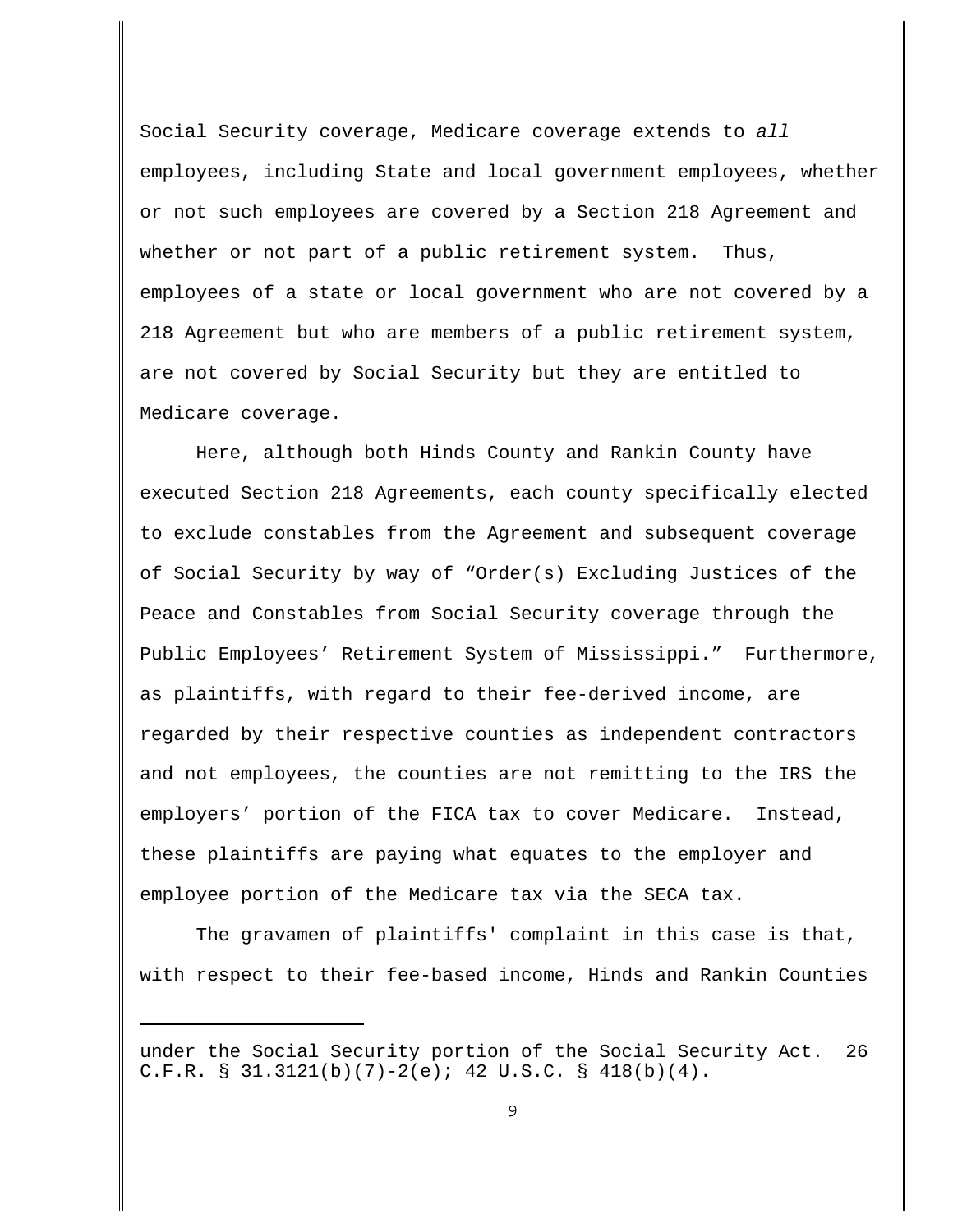have misclassified them as independent contractors, rather than employees, and thereby deprived plaintiffs of the employer portion of contributions required under the FICA. They claim that such "improper treatment of [their] earnings ... as subject to self-employment taxes, rather than wages subject to FICA, erodes [their] right to coverage under the Social Security Act as employees of a political subdivision of the State of Mississippi [and] impedes [their] ability to plan for their retirement needs." Notably, plaintiffs do not allege, either in their original or in their proposed amended complaint, that they have been deprived of the Social Security portion of employer contributions under FICA. That is, they do not allege that they are eligible for Social Security coverage. They do not allege that they are covered by a Section 218 Agreement, $9$  and they do allege that they are covered

In the original complaint, plaintiffs plainly acknowledged they were excluded from coverage under the Section 218 Agreement and were covered under the PERS, and as such, were not entitled to Social Security coverage. In their proposed amended complaint, plaintiffs allege the following:

Based on advice of the [State Social Security Administrator] SSSA and/or the counties, the Plaintiffs are not eligible for full coverage under the Social Security Act through voluntary agreements entered by Hinds County, Mississippi and Rankin County, Mississippi, as there was a modification excluding constables from coverage in the 1960s. However, issues regarding the validity of the exclusion from the 218 Agreement ... remain to be determined.

Plaintiffs' vague reference to "issues regarding the validity of the exclusion from the 218 Agreement" is meaningless. They do not allege that the modifications excluding constables from coverage of the Section 218 Agreement are invalid or suggest any basis,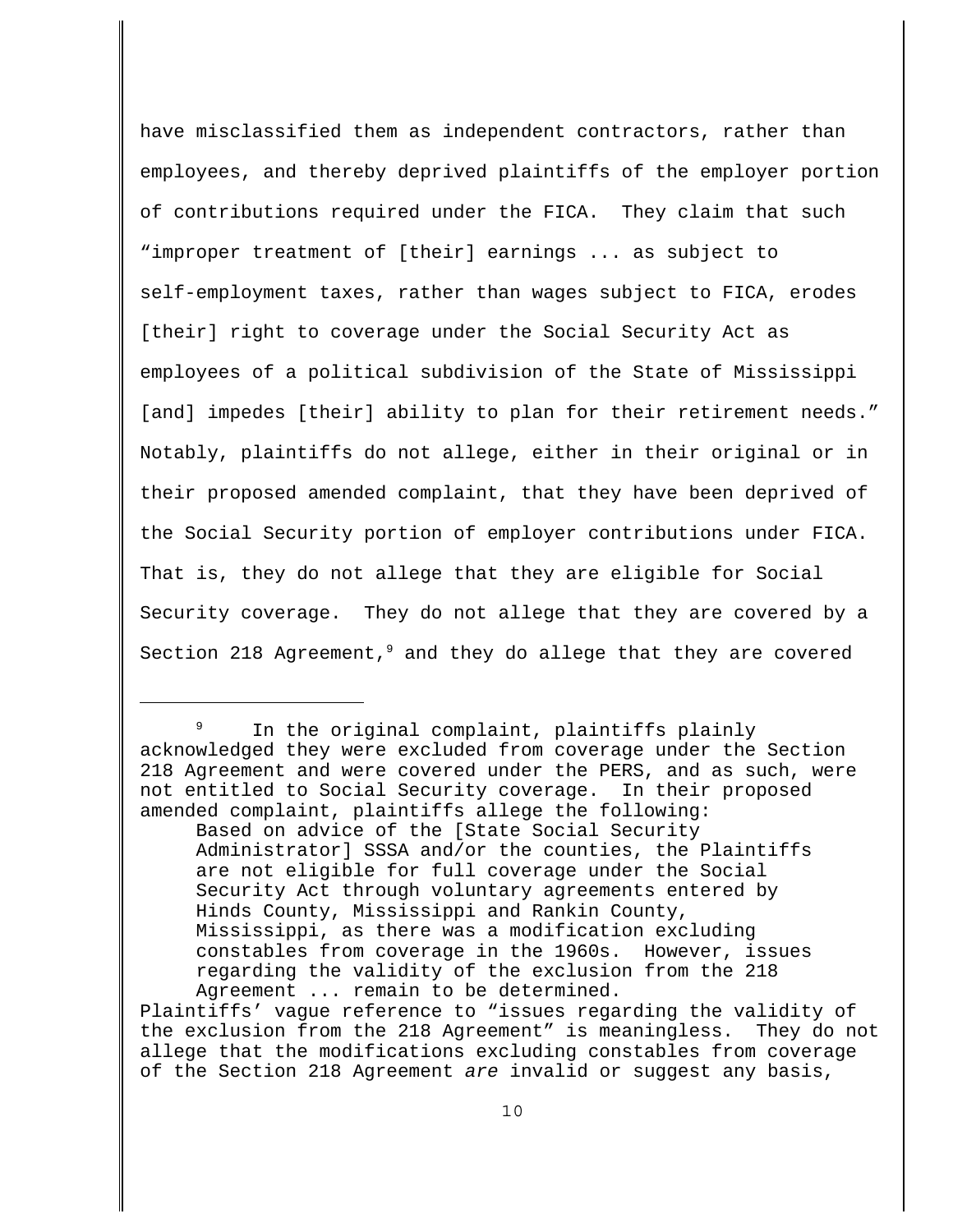by Mississippi's public employees' retirement system, PERS.<sup>10</sup> Thus, plaintiffs acknowledge, implicitly if not explicitly, that they are not covered by Social Security; and accordingly they do not contend that their alleged misclassification as independent contractors has deprived them of the employer portion of the Social Security component of the FICA tax. Rather, they allege that they have "incurred financial burdens stemming from ... the counties' failure to contribute their share of the Medicare tax." (Emphasis added).

Defendant Robertson is Mississippi's State Social Security Administrator and is sued in her official capacity as such. Social Security regulations require that each state designate an official to act for the state in administering that state's

factual or legal, for questioning the validity of the exclusion of constables from coverage.

<sup>10</sup> Under Mississippi law, a political subdivision must enter into a joinder agreement with PERS in order to provide public pension coverage to its employees. See Miss. Code Ann. § 25-11-105(f). Plaintiffs explicitly allege (in both their original and proposed amended complaints) that Hinds County and Rankin County elected to cover constables under PERS prior to plaintiffs' beginning service. Moreover, in their original complaint, plaintiffs expressly alleged that "[i]n Mississippi [PERS] is the designated retirement system providing ... comparable benefits" to the benefit provided by Social Security.

In their proposed amended complaint, plaintiffs omit the specific allegation that PERS provides comparable benefits to those provided by Social Security and instead, they vaguely allege that "issues regarding ... the comparability of benefits provided under PERS remain to be determined." However, plaintiffs do not identify any such "issues" nor do they allege or suggest any facts which might support an assertion that PERS does not provide comparable benefits to Social Security.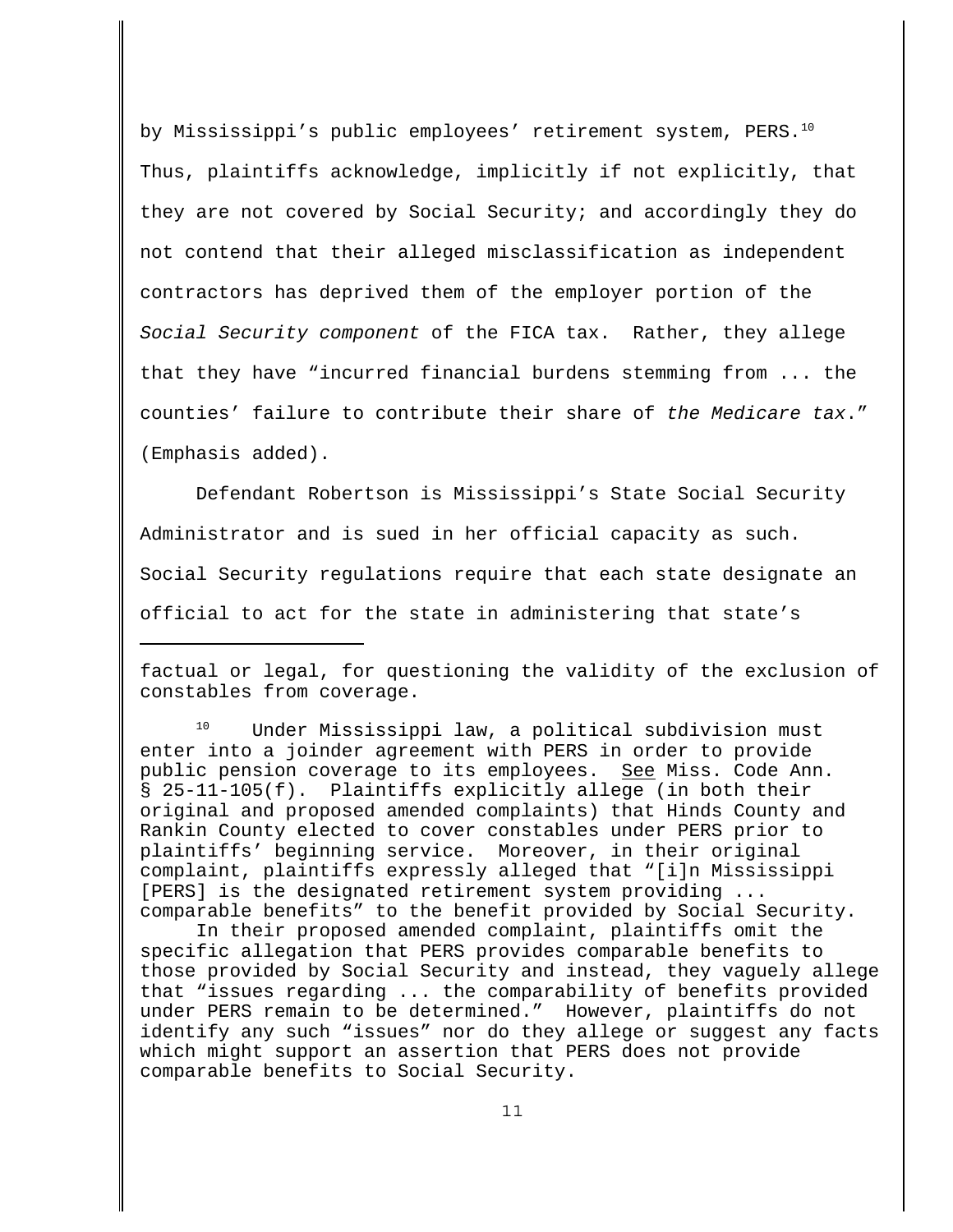Section 218 Agreement. In general, this official, the State Social Security Administrator, acts for the state with respect to its responsibilities for maintaining and administering the provisions of the State's Section 218 Agreements and the proper application of Social Security and Medicare. See 20 C.F.R. § 404.1204.

In her motion to dismiss, Robertson argues that plaintiffs lack standing to pursue any claim against her as plaintiffs do not identify any injury that may be found to be the result of any act or omission by her as the State Social Security Administrator. $11$ That is, she maintains that her responsibilities as the State Social Security Administrator do not include rendering tax advice or employee classification advice unrelated to a Section 218 Agreement; and she concludes that since plaintiffs' constable services are not covered by the Section 218 Agreement entered into by Hinds and Rankin Counties, then plaintiffs cannot have suffered any harm as the result of any action or inaction by her as the State Social Security Administrator. The court agrees.

While Robertson has purported to file her motion under Rule 12(b)(6), she plainly challenges plaintiffs' constitutional standing. The Fifth Circuit has held that while a dismissal for lack of prudential or statutory standing is properly granted under Rule 12(b)(6), "a dismissal for lack of constitutional standing ... should be granted under Rule 12(b)(1)." Harold H. Huggins Realty, Inc. v. FNC, Inc., 634 F.3d 787, 795 n.2 (5<sup>th</sup> Cir. 2011).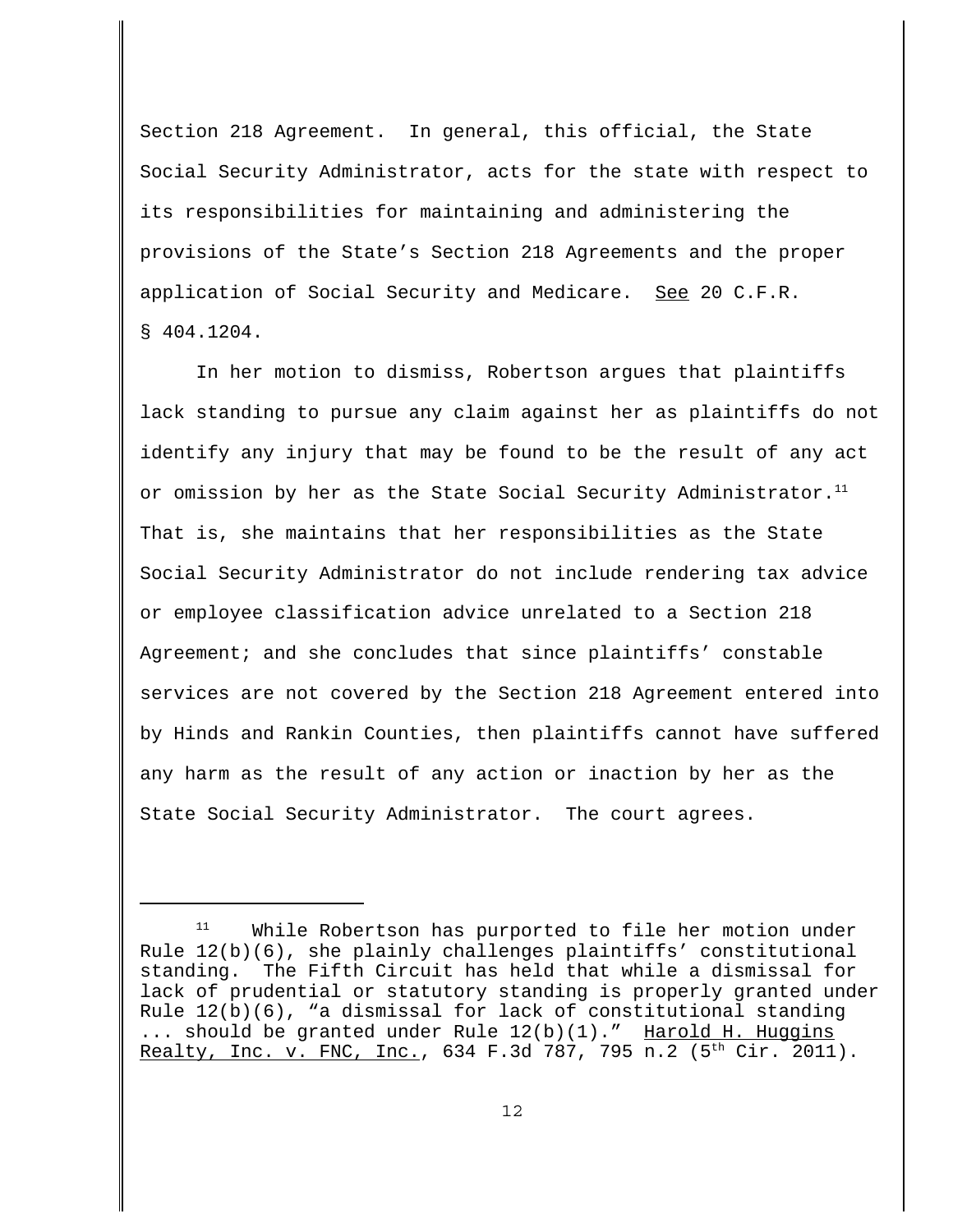To establish Article III standing, plaintiffs must show "'an injury-in-fact caused by a defendant's challenged conduct that is redressable by a court.'" Dept. of Texas, Veterans of Foreign Wars of U.S. v. Texas Lottery Com'n, 727 F.3d 415, 419 (5<sup>th</sup> Cir. 2013) (quoting K.P. v. LeBlanc, 627 F.3d 115, 122 (5th Cir. 2010)). In the face of Robertson's challenge, the burden is on plaintiffs to show that standing is proper. See Servicios Azucareros de Venezuela, C.A. v. John Deere Thibodeaux, Inc., 702 F.3d 794, 800 ( $5<sup>th</sup>$  Cir. 2012) ("This triad of injury in fact, causation, and redressability constitutes the core of Article III's case-or-controversy requirement, and the party invoking federal jurisdiction bears the burden of establishing its existence.") (internal quotation marks and citation omitted).

There is nothing in plaintiffs' original or proposed amended complaint to suggest or support a conclusion that Robertson made the decision to classify plaintiffs as independent contractors rather than employees, and plaintiffs otherwise have failed to support their intimation that her responsibilities as the State Social Security Administrator encompass determinations as to the proper classification of workers as employees or independent contractors. In her motion and accompanying brief, Robertson insists that as the State Social Security Administrator, she only "acts for the state with respect to the initial Section 218 Agreement and modifications, the performance of the state's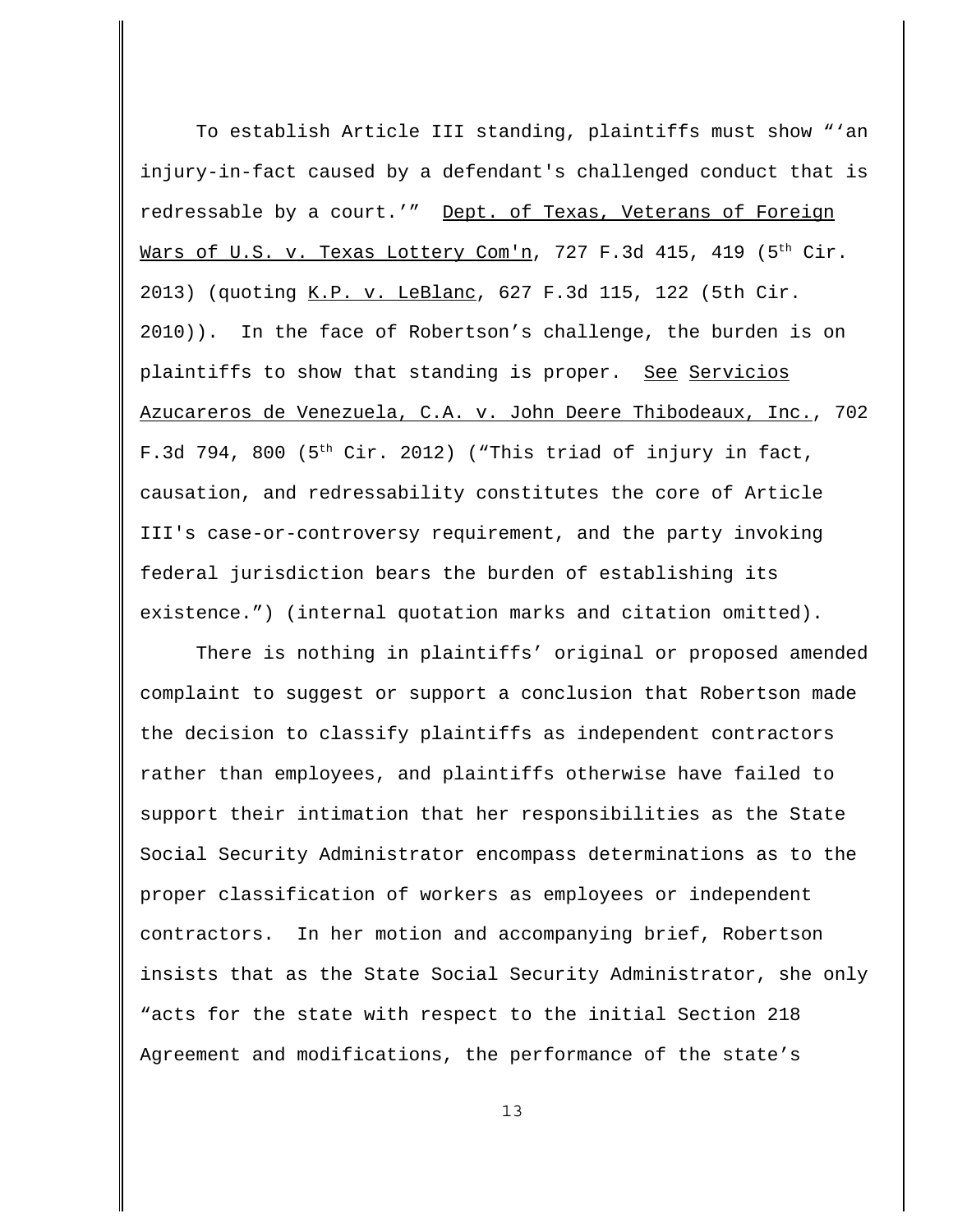responsibilities under the Agreement, and in all state dealings concerning the administration of the Agreement." In short, her role is exclusively limited to matters related to Section 218 Agreements. Elaborating, she asserts that primarily, her duties are to negotiate, administer and maintain the Section 218 Agreements and modifications; resolve coverage and taxation questions related to the Agreements; and provide information to state and local public employers with 218 Agreements in accordance with the Social Security Act. See Federal-State Reference Guide, Publication 963, Catalog Number 21843B Dept. of the Treasury Internal Revenue Service (Rev. 11-2012). And she asserts that her only role with respect to the plaintiff constables would be to verify to Hinds County and Rankin County that plaintiffs are excluded from Social Security coverage under their respective Section 218 Agreements but are covered under Medicare if they were hired or rehired after March 31, 1986. She submits that she has already fulfilled her duties under this role.

Plaintiffs contend that the State Social Security Administrator's responsibilities are broader than claimed by Robertson and cite as support the Program Operations Manual System (POMS) issued by the Social Security Administration, which sets forth the "Responsibilities of State Social Security Administrators." POMS SL 10001.130 B states:

B. Responsibilities of State Social Security Administrators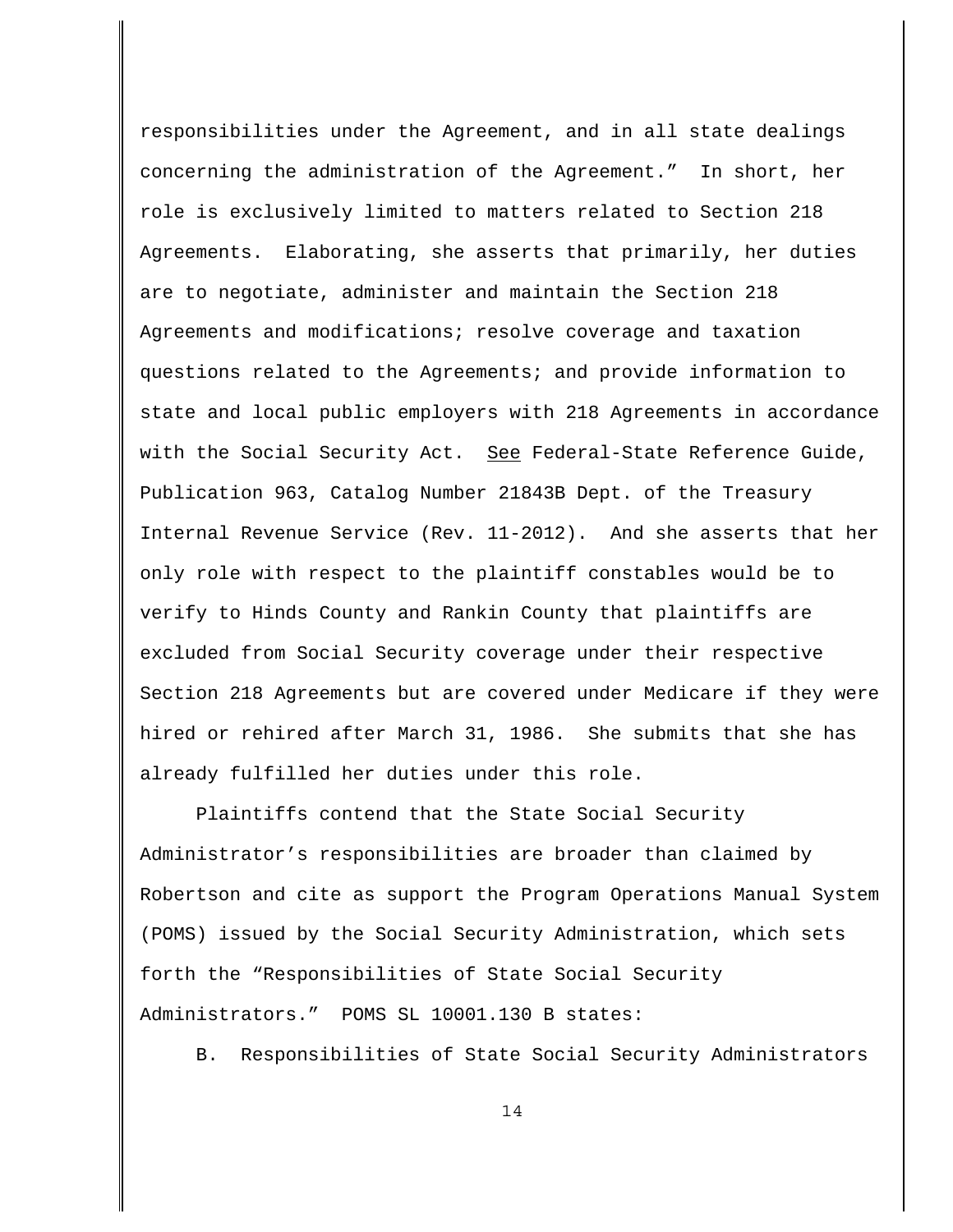SSA regulations require that each State designate a state administrator, to act on the State's behalf with respect to its responsibilities for maintaining and administering the provisions of the Section 218 Agreement.

1. Administer Section 218 coverage The state administrator is responsible for administering all aspects of Section 218 coverage, including interpreting its provisions, and insuring proper application of Social Security coverage to all State and political subdivision employees. The basic responsibilities of the state administrator are to:

a. Permanently maintain physical custody of the following documents:

> Section 218 Agreements, modifications, dissolutions, intrastate agreements, ballots from referenda and, prior letters and other forms of correspondence between the entities and the State, SSA, and IRS, which could affect future coverage;

b. Determine which State and political subdivision employees' positions are covered by approved Section 218 Agreements and modifications;

c. Work with employers to guarantee proper Social Security and Medicare withholding and reporting;

d. Take appropriate steps with respect to the execution of modifications to the original agreement to include additional coverage groups, correct errors in coverage, or identify additional political subdivisions that join a covered retirement system;

e. Conduct referenda on the coverage of services of individuals in positions under a retirement system;

f. Identify new, inactive, merged or dissolved political subdivisions, and take the appropriate coverage related action;

g. Provide SSA with notice and evidence of the legal dissolution of covered State or political subdivision entities;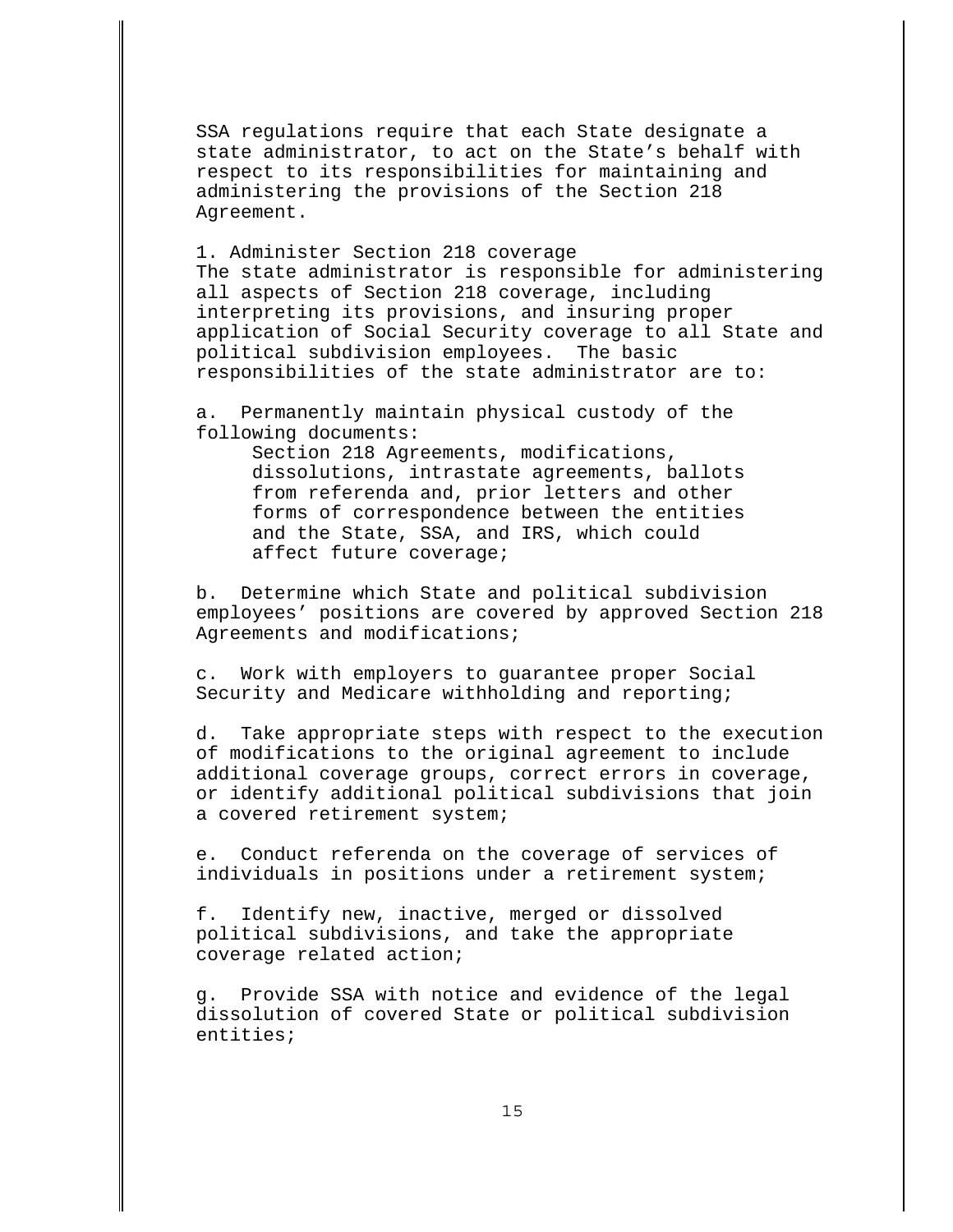h. Provide guidance to government employers on issues related to Section 218 coverage;

Work with SSA and the IRS to address coverage and taxation questions related to the Agreement and any modifications; and

j. Serve as an intermediary for federal, State and local agencies, and educate public employers on coverage and benefit issues.

Although plaintiffs suggest otherwise, these responsibilities are obviously limited to Section 218 Agreements. Plaintiffs point out that POMS identifies another responsibility of the State Social Security Administrator to be "providing regular education and outreach to State and political subdivision employers and employees," and lists as an example of such outreach taking steps "to ensure that [a political] subdivision understands [its] obligations and responsibility under mandatory Social Security or mandatory Medicare laws and provisions."<sup>12</sup> And they note that additional guidance provided by the Social Security Administration indicates that the State Social Security Administrator is to "provide[] advice on Section 218 optional exclusions applicable to

<sup>12</sup> According to POMS, State Social Security Administrators are also to "[n]otify SSA about any state administrator changes"; "[c]ommunicate with SSA, IRS, employers, and stakeholders"; "[m]aintain Section 218 related records"; "[d]etermine necessary funding" for "operating the Section 218 coverage program"; "[d]etermine necessary staffing" levels "commensurate with Section 218 program objectives and activities"; "[u]nderstand (the) legal framework" for "making a determination on coverage issues"; and "[d]evelop[] a comprehensive program strategy for addressing the State's Section 218 program goals." POMS SL § 10001.130 B. All these responsibilities relate to Section 218 Agreements.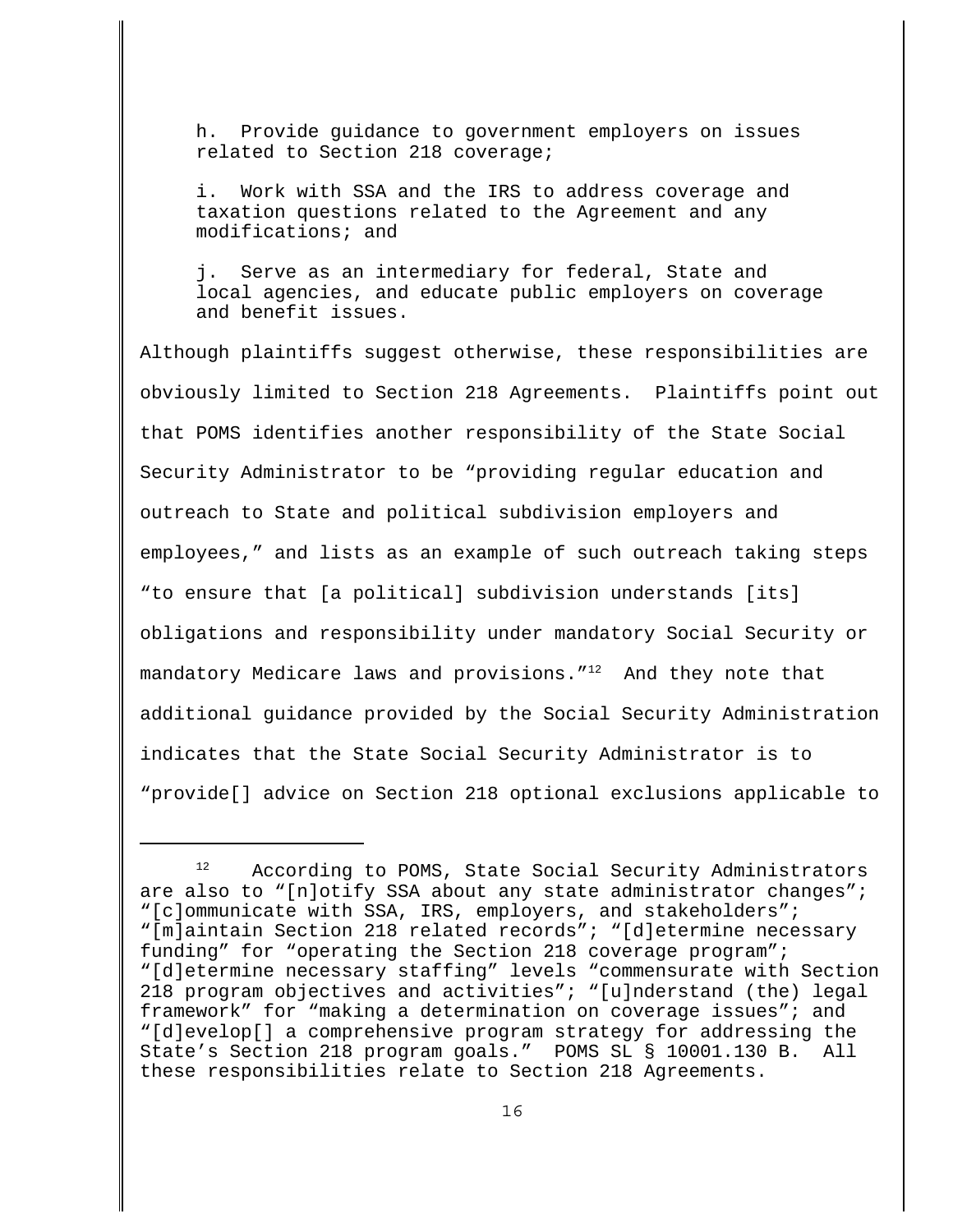State and/or individual modifications, and advice on State and local laws, rules, regulations and compliance concerns." SSA Guide on Social Security and Medicare Coverage for State and Local Government Employees, http://www.ssa.gov/section218training/ documents/Resource\_9.doc (last visited Oct. 17, 2013).

However, nothing in any of the materials cited by plaintiffs indicates that the State Social Security Administrator is responsible for the determination whether a worker is an employee or an independent contractor. In fact, the Social Security Administration has stated that this is the responsibility of the governmental entity for which services are performed. In its publication, State and Local Government Employers - Information, under the heading "Introduction to the Key Representatives," the Social Security Administration states that "[t]he primary employer responsibilities include: Properly classify[ing] workers as independent contractors or employees...." http://www.ssa.gov/ section218training/basic\_course\_5.htm (last visited Oct. 17, 2013).

While plaintiffs complain they have not been accorded proper treatment with respect to withholding and employer payment and remittance for Medicare coverage, their alleged injury in this regard stems not from improper guidance or advice rendered by Robertson as to FICA coverage for employees. Rather, the harm plaintiffs claim in this cause flows solely from their alleged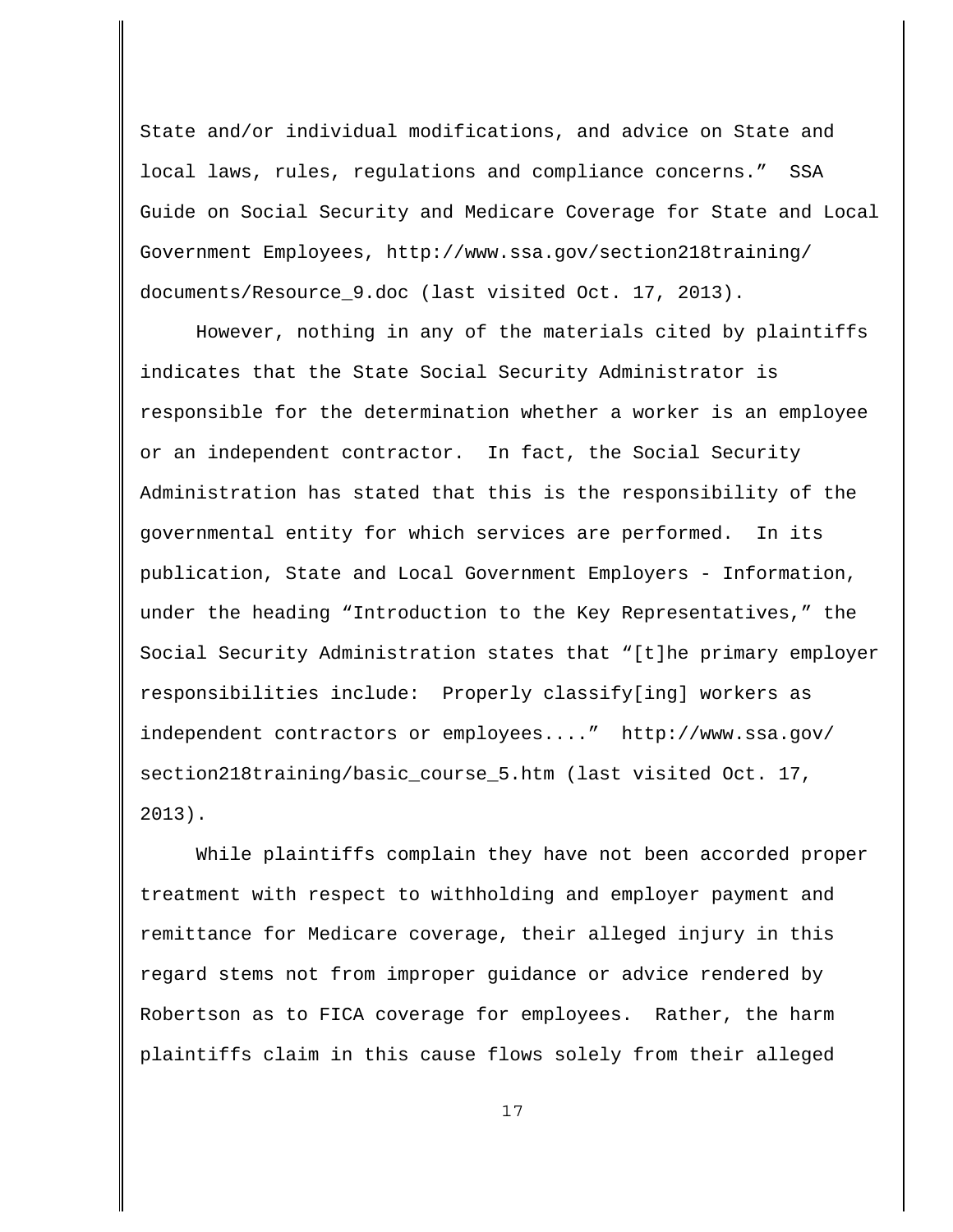improper classification by Hinds and Rankin Counties as independent contractors rather than employees. Plaintiffs do not allege that Robertson made the determination that plaintiffs' fee income does not constitute "wages." Moreover, as is clear from the foregoing, her responsibilities as the State Social Security Administrator do not include rendering employee classification advice unrelated to a Section 218 Agreement.

If plaintiffs were classified as employees, they would not be covered by Social Security since they are (1) not covered by the County defendants' 218 Agreements and (2) are covered by PERS. If classified as employees, they would be entitled to Medicare coverage; but there is nothing in the complaint or proposed amended complaint to indicate that Robertson failed to apprise the County defendants that Medicare coverage is mandatory for all employees or that the County defendants were otherwise uninformed or misinformed as to the mandatory nature of Medicare coverage.

Plaintiffs seem to suggest that their misclassification as independent contractors is somehow attributable to Robertson because she failed to provide adequate or proper advice and guidance to the County defendants and/or failed to pursue and facilitate a resolution of the issue of plaintiffs' classification with the Social Security Administration and Internal Revenue Service. Ultimately, however, it is County defendants' decision that has caused the harm for which plaintiffs seek redress, and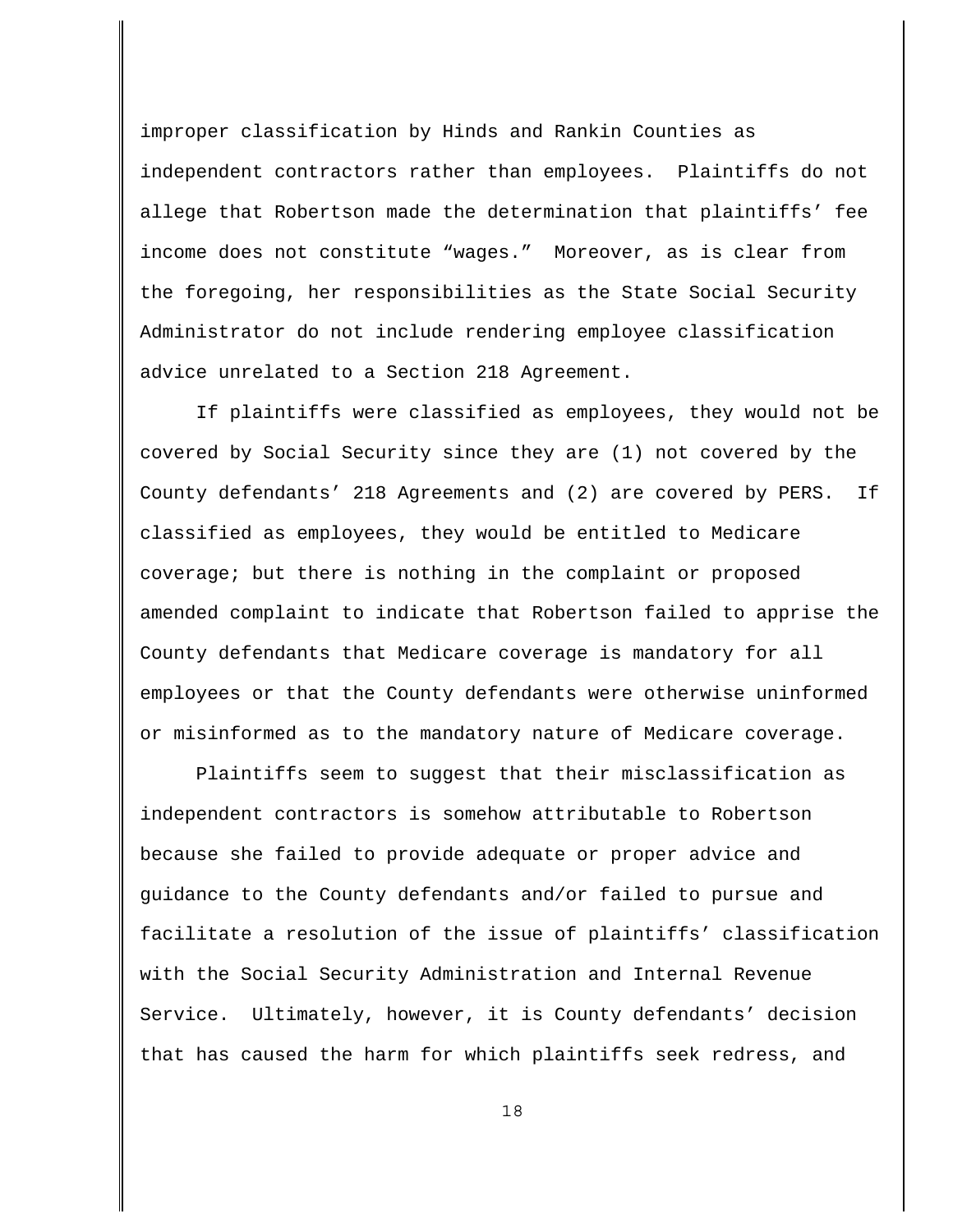not any act or omission of Robertson. Their claimed injury – – the alleged adverse tax consequences stemming from the Counties' failure to accord them "employee" status for their fee income and the Counties' consequent failure to make proper withholdings and payments for Medicare taxes – is the result of the County defendants' having improperly classified them as independent contractors and treated them as such for tax purposes. This is not fairly traceable to Robertson.

Furthermore, "[f]or a plaintiff's claim to be redressable," – a requirement of standing – "it must be likely, as opposed to merely speculative, that a favorable decision will redress the plaintiff's injury." Dept. of Texas, VFW, 727 F.3d at 419 (internal quotation marks and citation omitted). "[A] plaintiff satisfies the redressability requirement when he shows that a favorable decision will relieve a discrete injury to himself." Id. (internal quotation marks and citation omitted). The relief plaintiffs demand in their original complaint is an order "[d]eclaring that the Plaintiffs are subject to no more than the Medicare portion of FICA," "enjoining the State Social Security Administrator from issuing guidance inconsistent with the outcome of this proceeding," and "[e]njoining Hinds County ... and Rankin County ... from taking action inconsistent with the outcome of this proceeding." In the proposed amended complaint, they similarly seek an order "[d]eclaring the responsibilities and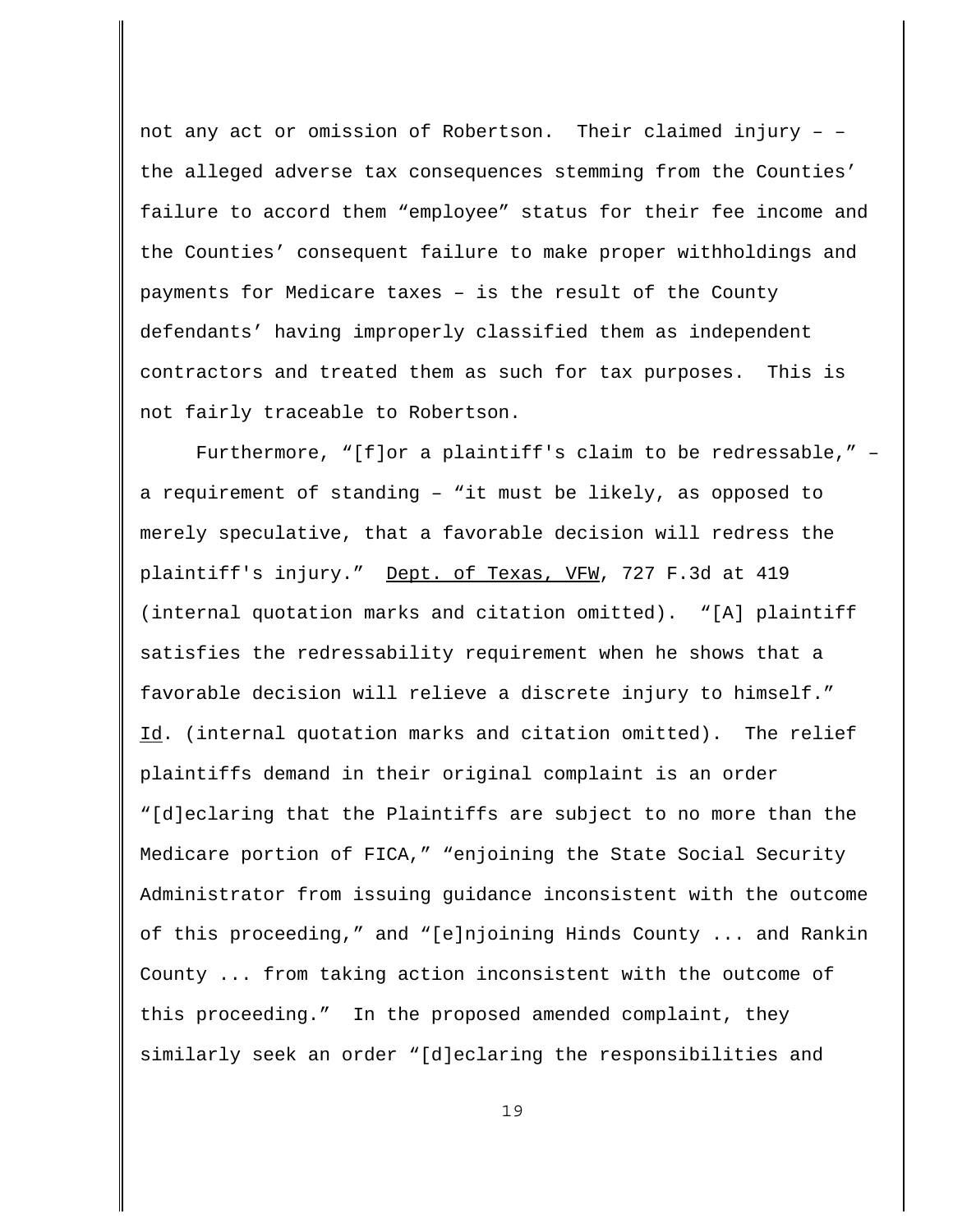obligations of the government employers with regard to FICA and reporting the Plaintiffs' earnings," "[e]njoining Hinds County, Mississippi and Rankin County, Mississippi, from taking action in violation of the Plaintiffs' entitlement to coverage under the Social Security Act," and "[e]njoining the State Social Security Administrator from taking action or issuing guidance in violation of the Plaintiffs' entitlement to coverage under the Social Security Act." In effect, plaintiffs ask this court to declare that plaintiffs are not independent contractors but rather employees of the defendant Counties and to enjoin the Counties to treat them as such for purposes of FICA withholdings, and to enjoin Robertson, as the State Social Security Administrator, from advising Hinds and Rankin Counties to act in contravention of the court's order. It bears repeating that Robertson has neither the responsibility nor the authority to make the determination as to whether plaintiffs are employees or independent contractors. At most, she may provide the Counties with advice and guidance on the issue (and in the court's view, even that is not her responsibility); but the Counties would not be bound by her advice or guidance. Thus, the relief plaintiffs seek as to Robertson is illusory; plaintiffs' injury would not be redressed even if the court were to grant the relief plaintiffs purport to seek as to Robertson. It follows that they lack standing to pursue any claim against her.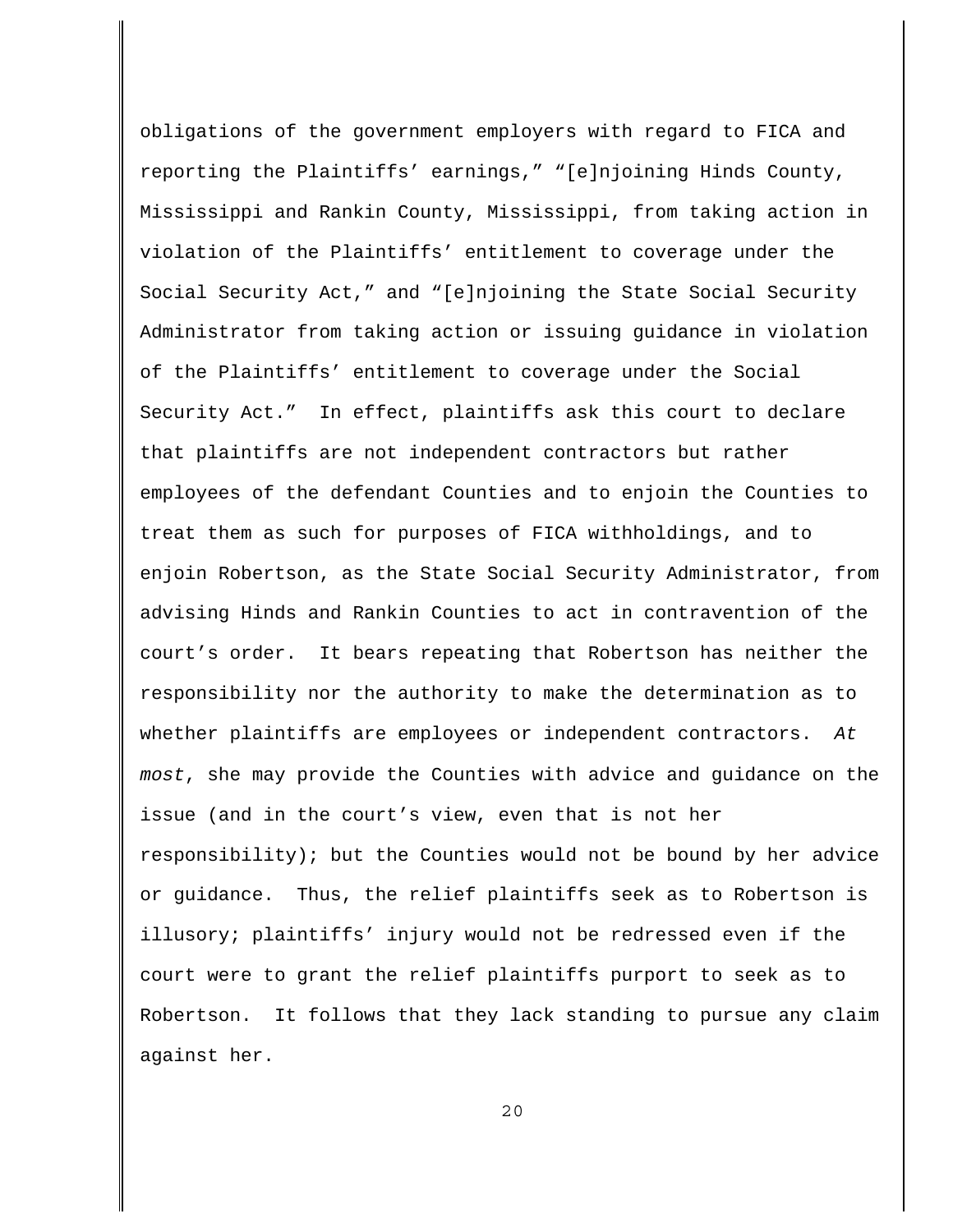Robertson further argues in her motion that in addition to the lack of standing, plaintiffs' claim is due to be dismissed as she has Eleventh Amendment immunity from suit and liability on plaintiffs' request for prospective injunctive relief against her since defendants cannot establish a continuing violation of federal law. The Fifth Circuit recently summarized the applicable principles as follows:

The Eleventh Amendment proscribes federal court review of "any suit in law or equity, commenced or prosecuted against one of the United States by Citizens of another State." The proscription also applies to suits by a citizen against her own state. A suit is not "against" a state, however, when it seeks prospective, injunctive relief from a state actor, in her official capacity, based on an alleged ongoing violation of the federal constitution. That principle, the Ex Parte Young rule, "is based on the legal fiction that a sovereign state cannot [authorize an agent to] act unconstitutionally."

K.P. v. LeBlanc, - F.3d -, 2013 WL 4746488, 7 (5<sup>th</sup> Cir. 2013).<sup>13</sup> In an earlier opinion in the same case, the court elaborated on the Ex Parte Young rule, stating:

In order to use the Ex Parte Young exception, a plaintiff must demonstrate that the state officer has "some connection" with the enforcement of the disputed act. The connection requirement exists to prevent litigants from misusing the exception. There are plenty of state actors. A plaintiff must show that the defendant state actors have the requisite "connection" to the statutory scheme to remove the Eleventh Amendment

Eleventh Amendment immunity may be abrogated by Congress or waived by the State, but as Robertson correctly notes, neither has occurred in this case. Plaintiffs do not contend otherwise. Thus, the sole issue with reference to Robertson's assertion of immunity is whether the Ex Parte Young exception applies.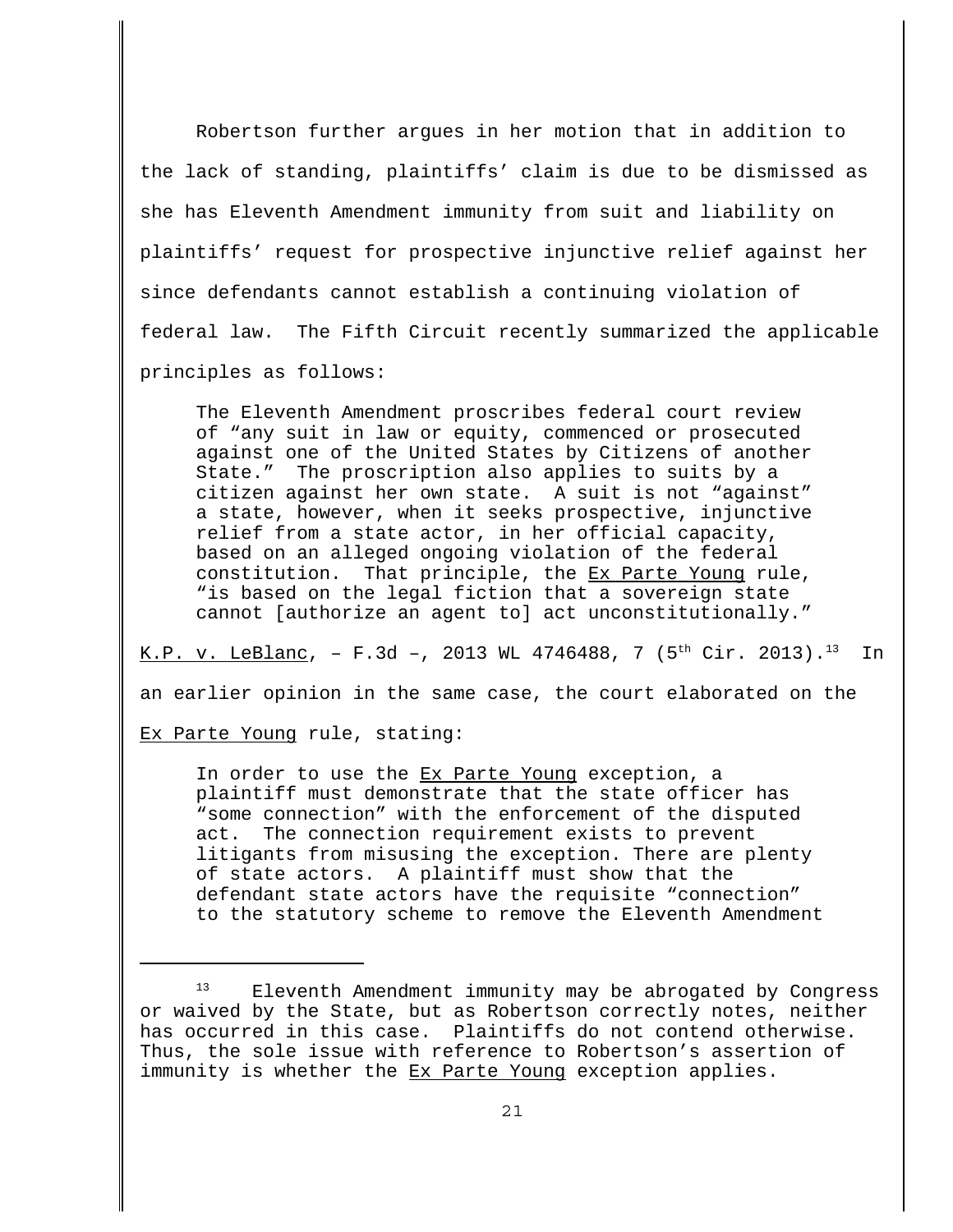barrier to suits brought in federal court against the State.

Ex Parte Young gives some guidance about the required "connection" between a state actor and an allegedly unconstitutional act. "The fact that the state officer, by virtue of his office, has some connection with the enforcement of the act, is the important and material fact, and whether it arises out of the general law, or is specially created by the act itself, is not material so long as it exists." Ex Parte Young, 209 U.S. at 157, 28 S. Ct. 441.

[T]he state actor must be connected with an act's "enforcement" for the exception to apply. Ex Parte Young, 209 U.S. at 157, 28 S. Ct. 441. "Enforcement" typically involves compulsion or constraint. Webster's Third New International Dictionary 751 (1993).

K.P. v. LeBlanc, 627 F.3d 115, 124-125 (5<sup>th</sup> Cir. 2010) (additional quotation marks and citations omitted).

Robertson points out that the only arguable violation of federal law plaintiffs have identified is the misclassifying and misreporting of plaintiffs' employment status for employment tax purposes by Hinds County and Rankin County.<sup>14</sup> As noted  $\frac{\text{supra}}{\text{supra}}$ , even if plaintiffs have been misclassified, Robertson, as the State Social Security Administrator, has no control over the method or manner in which plaintiffs are classified for purposes of FICA or otherwise. That is, she is not connected with enforcement of the federal law(s) at issue. Consequently, Ex Parte Young does not

<sup>14</sup> In their original complaint, plaintiffs appear to complain of the adverse FICA and income tax consequences of their classification as independent contractors rather than employees. Their amended complaint seems to be limited to their alleged misclassification for FICA reporting and withholding purposes.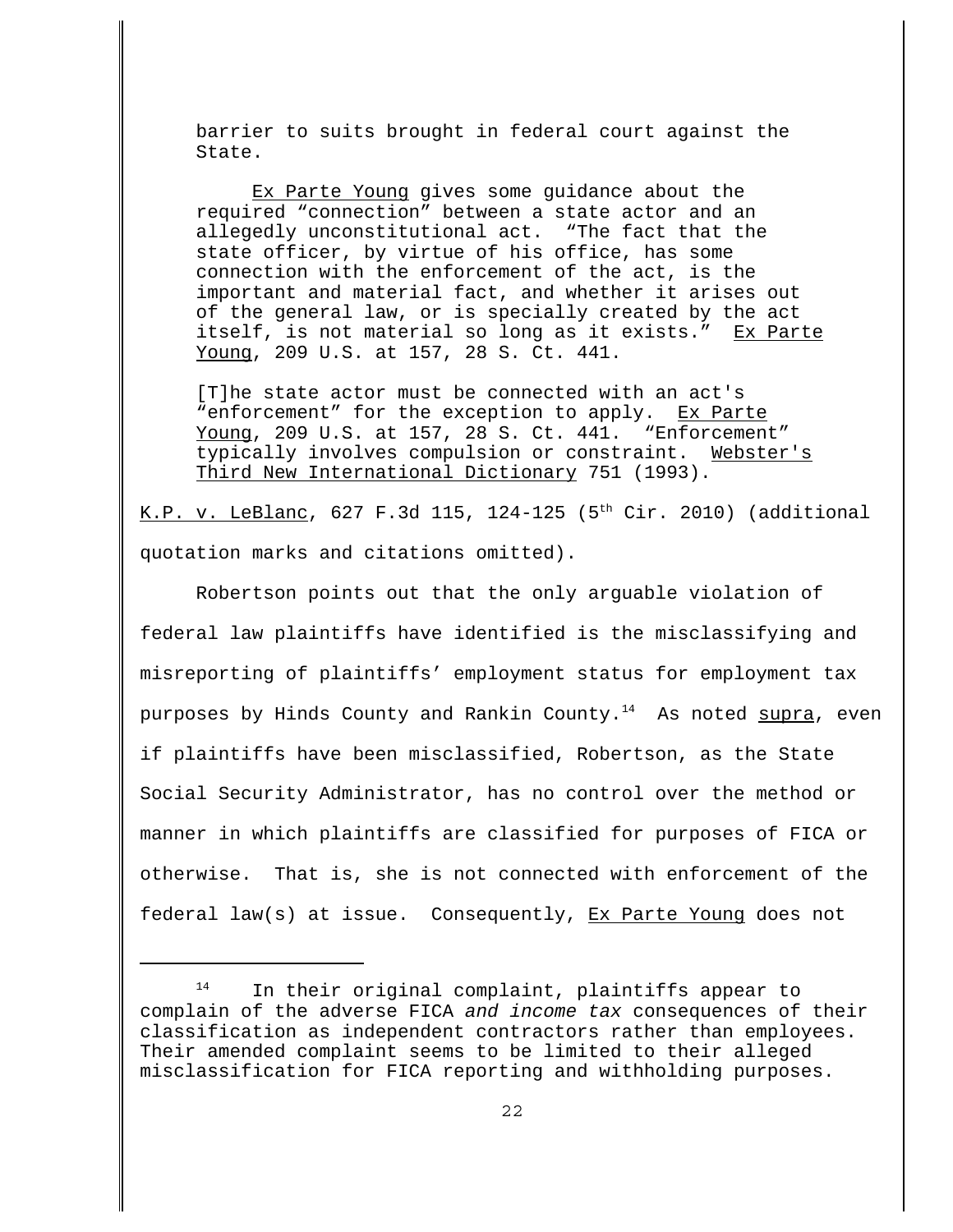apply and she is entitled to Eleventh Amendment immunity, and will be dismissed from the case.

In the process of reviewing Robertson's motion, the court has determined that an issue also exists as to whether plaintiffs have a cognizable claim against the County defendants. The plaintiffs in Meda v. Gifford attempted to assert a claim under RICO based on allegations that "Defendants' failed to abide by their statutory duty under FICA to classify Plaintiffs as employees and to withhold employment and income tax amounts accordingly." 2010 WL 1875096, at 10. The court concluded that "a finding that Defendants misclassified Plaintiffs as independent contractors for tax purposes is essential to Plaintiffs' theory and the resolution of such employee misclassification claims has been firmly vested in the comprehensive administrative enforcement scheme embodied in both the Internal Revenue Code ("IRC"), 26 U.S.C. § 1 et seq. and the Social Security Act ("SSA"), 42 U.S.C. § 301 et seq.," id., and that "[t]he availability of this comprehensive scheme forecloses Plaintiffs' attempt to create a RICO claim notwithstanding the presence of this well-established administrative network of resolution and relief," id. The court wrote:

"When an employer misclassifies an employee as an independent contractor, should that employee have the right to sue his employer for failing to withhold and remit payroll taxes to the federal government or should the employee be limited to administrative remedies?" J.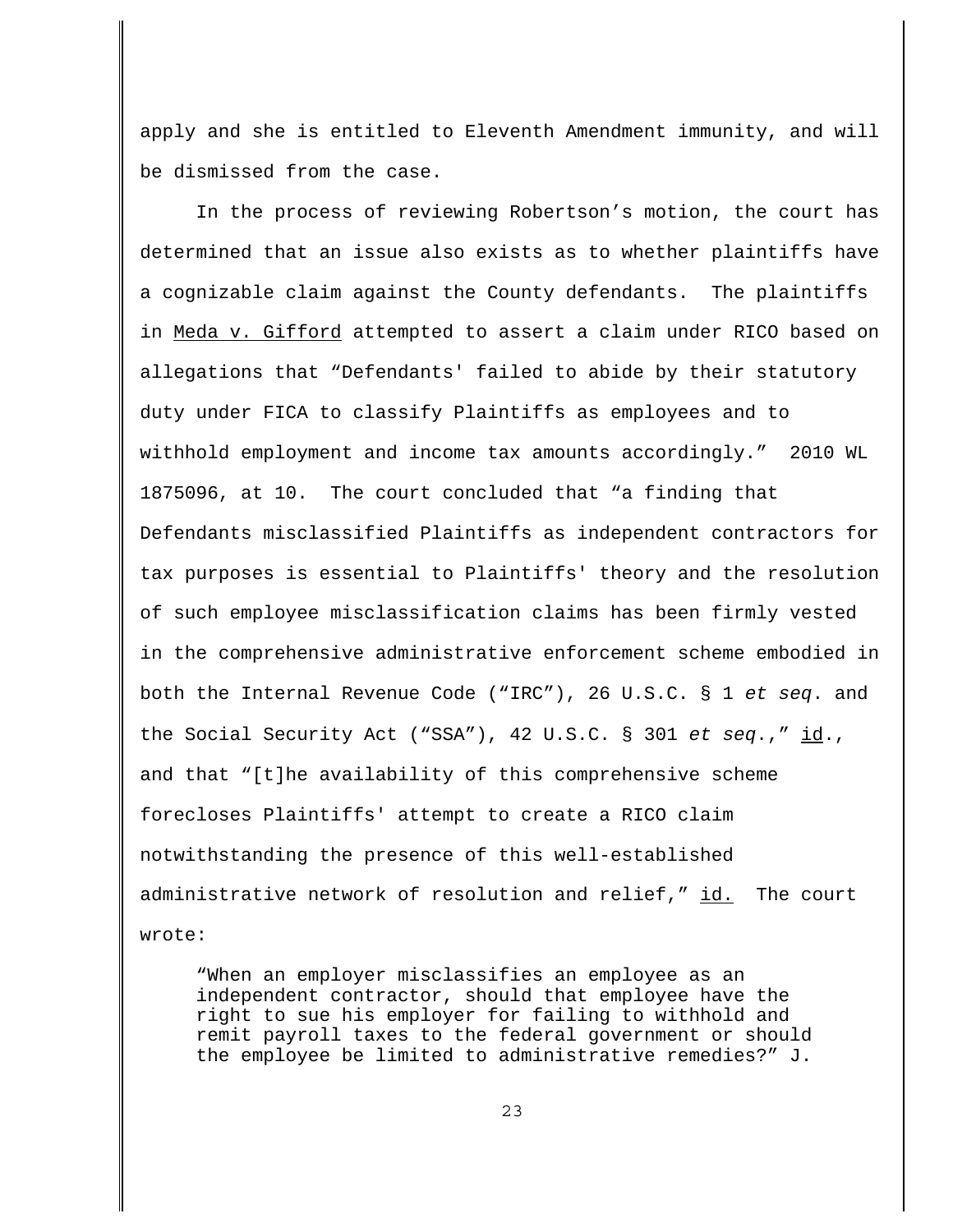Aaron Ball, The Sea Clammers Doctrine: Reeling In Private Employment Tax Claims In Worker Misclassification Cases, 1 DePaul Bus. & Com. L.J. 215 (2003). The vast majority of cases that have decided this issue, as well as the Ball article, conclude that the exhaustive regulatory scheme embodied in the IRC, FICA and the SSA for resolution of employee classification claims forecloses a private right of action for such claims under either statute.

Gifford, 2010 WL 1875096, at 10. The court observed further that "[c]ourts which have concluded that FICA does not provide a private right action have also held that related non-statutory claims, based upon the same misclassification theory, are also foreclosed." Id. (citations omitted). Ultimately, the court determined that "[t]he comprehensive social welfare program embodied in the SSA and the IRC forecloses Plaintiffs' claim in the instant case," and that the plaintiffs had only three options for challenging their alleged misclassification:

(1) Plaintiffs may pursue an action under the SSA to the extent that the alleged mischaracterization affects rights to retirement benefits and judicial review of this determination in the district courts is available (see 42 U.S.C. § 405(c)(4), (5), (8); Salazar, supra at 174, McElwee, supra at  $171)^{15}$ ; (2) If Plaintiffs have

<sup>15</sup> In <u>Salazar</u>, the court explained: The Social Security Act creates an express administrative remedy for employees who contend that earnings have not been credited properly to their record for social security purposes. An employee seeking to establish that he has earned wages that should be credited to his account for social security purposes must proceed administratively before the Secretary of Health and Human Services to correct the employee's earnings record within three years, three months and fifteen days of the year in question. 42 U.S.C. § 405(c)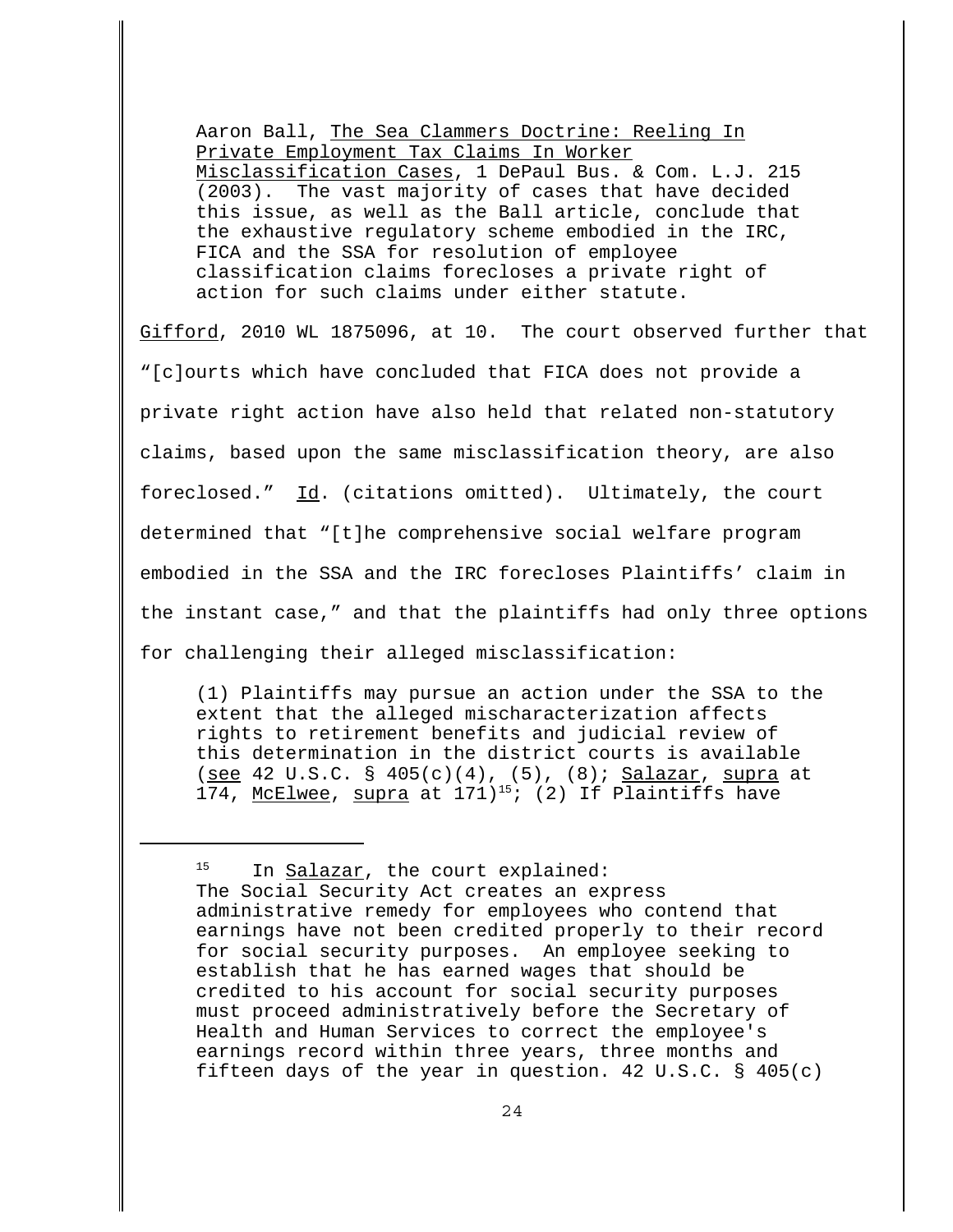overpaid under SECA as a result of the mischaracterization they can seek a refund and if their claim is denied they can seek review in district court (see 26 U.S.C. § 6511(a); 28 U.S.C. § 1346(a)); (3) Plaintiffs may seek a determination of their employment status by filing a form SS–8, although this is not a prerequisite to relief on a misclassification claim, and may file a Form 8919 for "Uncollected Social Security and Medicare Tax on Wages" (available at http://www.irs.gov./pub/irs-pdf/f8919.pdf). "These statutes do not admit of a third approach, under which employees and employers would litigate benefit and taxation issues outside the statutory structure and without the presence of the very agencies created by Congress to administer this complicated system." Salazar, supra at 164.

(4), (5). The agency will investigate the requested correction and make any necessary changes. 20 C.F.R. §§ 404.8020.823. If the worker is not satisfied with the Secretary's resolution of this issue, judicial review is available in the federal district court. 42 U.S.C. § 405(c)(8). The employer is neither a necessary or proper party in such proceedings, although the employer's records may be subpoenaed to provide evidence on the issue. 42 U.S.C. § 405(d).

940 F. Supp. 160, 163 (W.D. Mich. 1996). The Social Security Act creates an express administrative mechanism to investigate and decide issues concerning a worker's earnings record and his receipt of covered wages.  $42 \text{ U.S.C.}$  §  $405(c)(4)$ ,  $(5)$ . This mechanism is superintended by the Social Security Administration, the largest adjudicatory body on the face of the earth, and provides the safeguards of an adversary hearing before a professional Administrative Law Judge and eventual judicial review. Likewise, the enforcement of FICA tax obligations is entrusted to the IRS, which has administrative and judicial remedies directly against the employer and corporate officers. These statutes do not admit of a third approach, under which employees and employers would litigate benefit and taxation issues outside the statutory structure and without the presence of the very agencies created by Congress to administer this complicated system.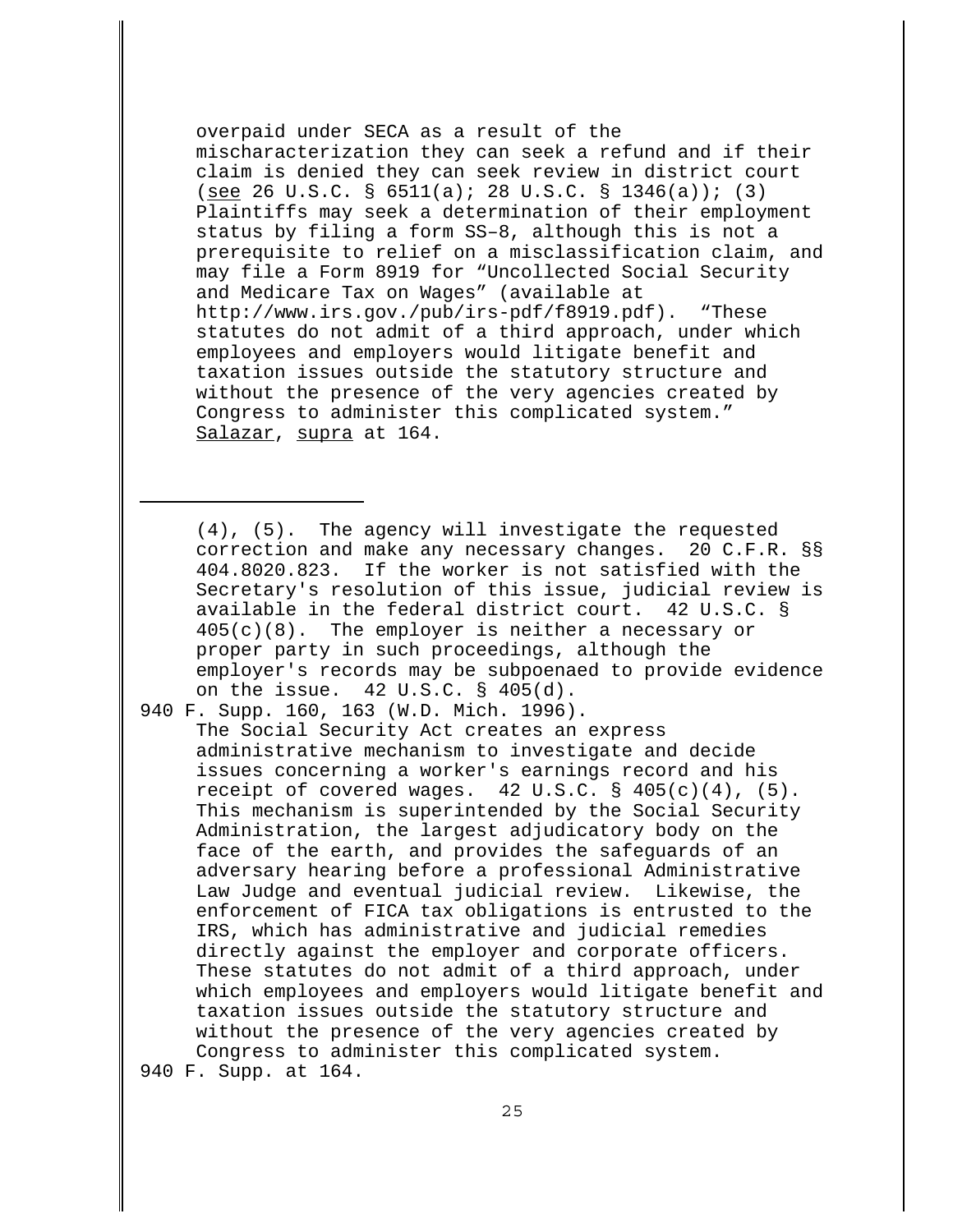2010 WL 1875096, at 16. The fact that plaintiffs' complaint herein does not appear to fit within any of these categories raises an issue of whether they have stated a claim upon which relief can be granted and/or whether they have asserted a claim over which this court has subject matter jurisdiction.<sup>16</sup> The court finds that the parties should be given an opportunity to address these issues. $17$ 

Accordingly, based on all of the foregoing, it is ordered that Robertson's motion to dismiss is granted, and that plaintiffs' motion to amend is denied. It is further ordered that

Plaintiffs have a pending motion to amend their complaint, ostensibly to cure possible pleading deficiencies in their original complaint. Robertson responded to the motion to amend, asserting it should be denied on the basis of futility, suggesting that the motion to amend is "merely a backdoor attempt to get the same declaratory and injunctive relief (as requested in the original complaint) regarding how their income is reported to the IRS without characterizing it as an action related to a Federal taxes[,]" over which the court would have no jurisdiction. For its part, the court is unable to discern the purpose of the proposed amendment. It includes few, if any, additional facts, see supra notes 9 and 10, and does little, if anything, to clarify the claims and/or issues raised. For this reason, the court will deny plaintiffs' motion to file their proposed amended complaint; but this ruling does not foreclose plaintiffs from seeking to amend to more fully identify and/or to clarify the factual and legal bases of their claims herein.

 $16$  Both issues may be raised by the court sua sponte. See In re Bass, 171 F.3d 1016, 1021  $(5<sup>th</sup> Cir. 1999)$  (" Federal courts must be assured of their subject matter jurisdiction at all times and may question it sua sponte at any stage of judicial proceedings."); Whatley v. Coffin, 496 Fed. Appx. 414, 415  $(5^{th}$ Cir. 2012) ("A district court may sua sponte dismiss a complaint under Rule 12(b)(6) as long as the procedure employed is fair.") (internal quotation marks and citation omitted).